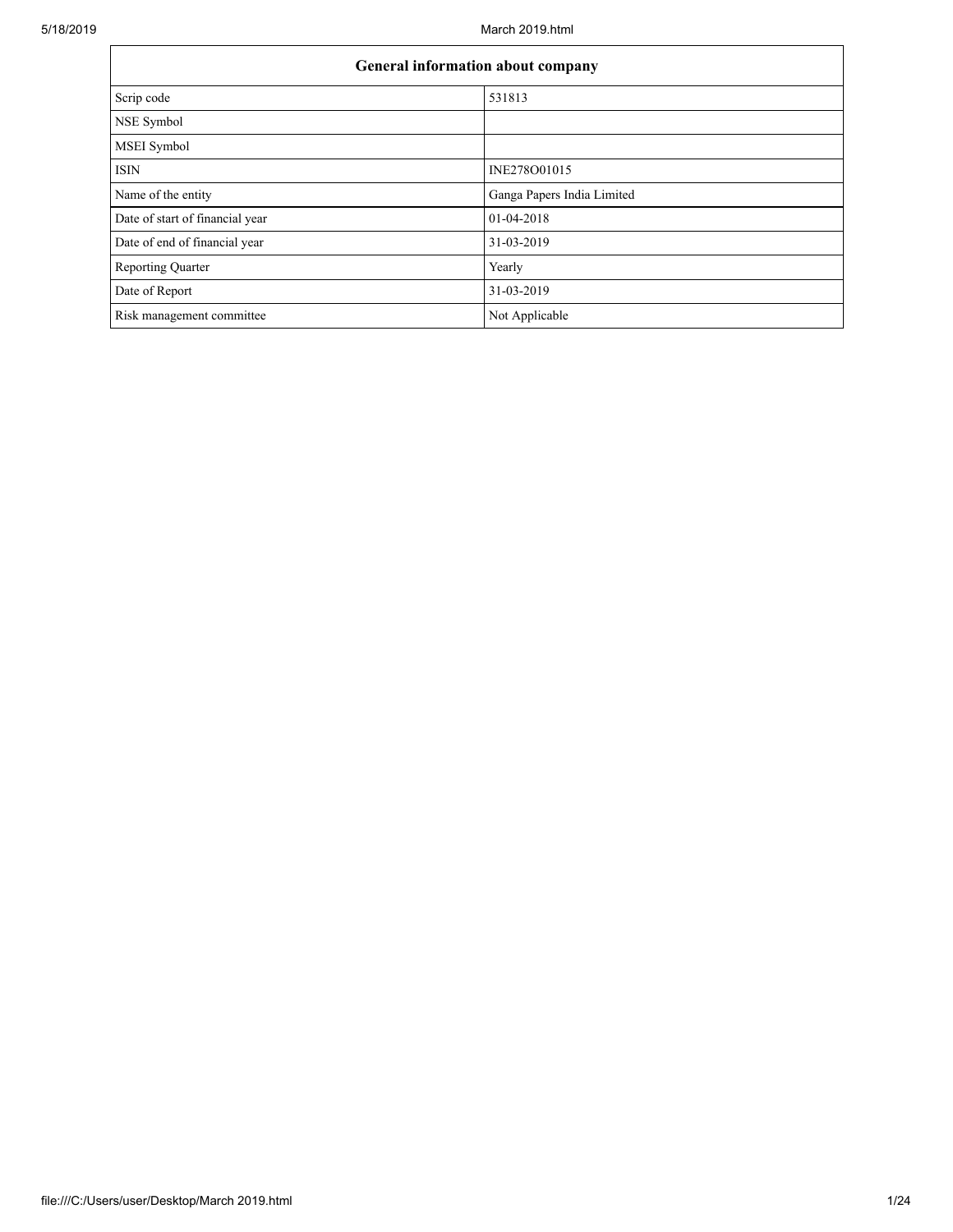|                                                                                                                                                                                                                                                                                                                                                                                                                                                                                                                                                                                                                                                                                                                                                                                                                                                                                               | <b>Annexure I</b>                                              |                              |            |          |                                                       |                   |    |                                                                      |                                             |    |                                                    |              |              |  |  |
|-----------------------------------------------------------------------------------------------------------------------------------------------------------------------------------------------------------------------------------------------------------------------------------------------------------------------------------------------------------------------------------------------------------------------------------------------------------------------------------------------------------------------------------------------------------------------------------------------------------------------------------------------------------------------------------------------------------------------------------------------------------------------------------------------------------------------------------------------------------------------------------------------|----------------------------------------------------------------|------------------------------|------------|----------|-------------------------------------------------------|-------------------|----|----------------------------------------------------------------------|---------------------------------------------|----|----------------------------------------------------|--------------|--------------|--|--|
|                                                                                                                                                                                                                                                                                                                                                                                                                                                                                                                                                                                                                                                                                                                                                                                                                                                                                               | Annexure I to be submitted by listed entity on quarterly basis |                              |            |          |                                                       |                   |    |                                                                      |                                             |    |                                                    |              |              |  |  |
|                                                                                                                                                                                                                                                                                                                                                                                                                                                                                                                                                                                                                                                                                                                                                                                                                                                                                               |                                                                |                              |            |          |                                                       |                   |    | I. Composition of Board of Directors                                 |                                             |    |                                                    |              |              |  |  |
|                                                                                                                                                                                                                                                                                                                                                                                                                                                                                                                                                                                                                                                                                                                                                                                                                                                                                               |                                                                |                              |            |          |                                                       |                   |    | Disclosure of notes on composition of board of directors explanatory |                                             |    |                                                    |              |              |  |  |
|                                                                                                                                                                                                                                                                                                                                                                                                                                                                                                                                                                                                                                                                                                                                                                                                                                                                                               |                                                                |                              |            |          |                                                       |                   |    |                                                                      |                                             |    | Wether the listed entity has a Regular Chairperson | Yes          |              |  |  |
| No of post<br>of<br>Number of<br>No of<br>Chairperson<br>memberships<br>Directorship<br>in Audit/<br>in Audit/<br>in listed<br>Stakeholder<br>Stakeholder<br>entities<br>Committee<br>Tenure<br>Committee(s)<br>Title<br>Date of<br>Notes for<br>including<br>held in listed<br>Name of<br>Category<br>of<br>including this<br>Category 2<br>appointment<br>(Mr)<br>Category 1<br>Date of<br>not<br>this listed<br>3 of<br>Sr<br>the<br>PAN<br><b>DIN</b><br>entities<br>director<br>of directors<br>of directors<br>in the<br>listed entity<br>cessation<br>providing<br>directors<br>entity (Refer<br>including<br>Director<br>(in)<br>(Refer<br>Ms)<br>current term<br>PAN<br>this listed<br>Regulation<br>months)<br>Regulation<br>$25(1)$ of<br>entity (Refer<br>$26(1)$ of<br>Listing<br>Regulation<br>Listing<br>Regulations)<br>$26(1)$ of<br>Regulations)<br>Listing<br>Regulations) |                                                                |                              |            |          |                                                       |                   |    |                                                                      | Notes for<br>not<br>providing<br><b>DIN</b> |    |                                                    |              |              |  |  |
| 1                                                                                                                                                                                                                                                                                                                                                                                                                                                                                                                                                                                                                                                                                                                                                                                                                                                                                             | Mr                                                             | Ramesh<br>Kumar<br>Chaudhary | ABUPC0905H | 00080136 | Non-<br>Executive -<br>Non<br>Independent<br>Director | Chairperson       |    | 03-04-2006                                                           |                                             |    | $\mathbf{1}$                                       | $\mathbf{0}$ | $\mathbf{0}$ |  |  |
| $\overline{2}$                                                                                                                                                                                                                                                                                                                                                                                                                                                                                                                                                                                                                                                                                                                                                                                                                                                                                | Mr                                                             | Sandeep<br>Kanoria           | ABXPK3877H | 00084506 | Executive<br>Director                                 | Not<br>Applicable | MD | 04-12-2017                                                           |                                             | 60 | 1                                                  | $\mathbf{0}$ | $\mathbf{0}$ |  |  |
| 3                                                                                                                                                                                                                                                                                                                                                                                                                                                                                                                                                                                                                                                                                                                                                                                                                                                                                             | Mr                                                             | Amit<br>Chaudhary            | AEFPC7078H | 00080093 | Non-<br>Executive -<br>Non<br>Independent<br>Director | Not<br>Applicable |    | 29-09-2007                                                           |                                             |    | 1                                                  | 1            | 1            |  |  |
| 4                                                                                                                                                                                                                                                                                                                                                                                                                                                                                                                                                                                                                                                                                                                                                                                                                                                                                             | Ms                                                             | Sadhana<br>Kanoria           | ALWPK2231J | 00084309 | Non-<br>Executive -<br>Non<br>Independent<br>Director | Not<br>Applicable |    | 30-09-2015                                                           |                                             |    | 1                                                  | $\mathbf{0}$ | $\mathbf{0}$ |  |  |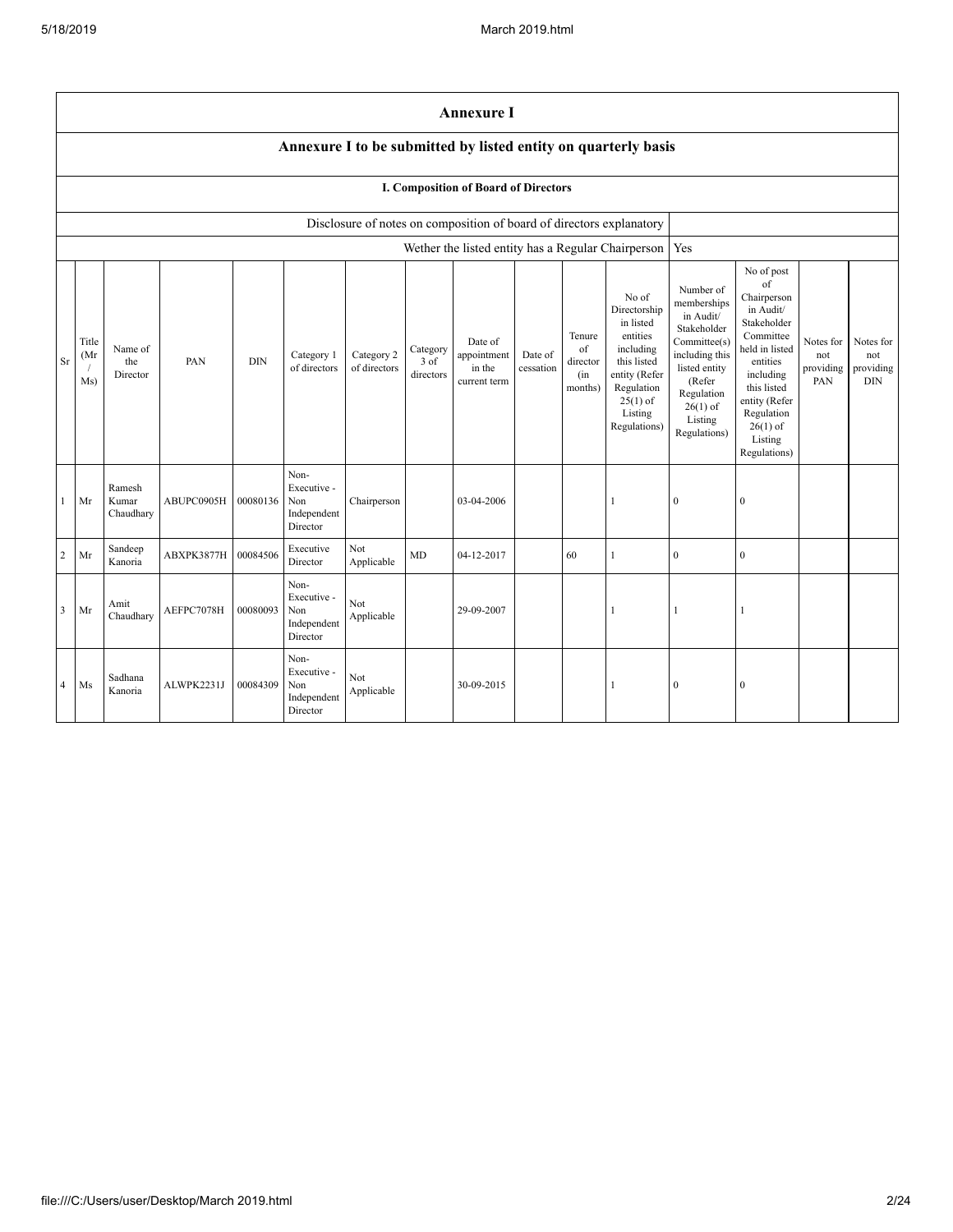÷

|           | Annexure I to be submitted by listed entity on quarterly basis |                               |            |            |                                                           |                                        |                   |                                                  |                      |                                            |                                                                                                                                                    |                                                                                                                                                                          |                                                                                                                                                                                                            |                                      |                                      |
|-----------|----------------------------------------------------------------|-------------------------------|------------|------------|-----------------------------------------------------------|----------------------------------------|-------------------|--------------------------------------------------|----------------------|--------------------------------------------|----------------------------------------------------------------------------------------------------------------------------------------------------|--------------------------------------------------------------------------------------------------------------------------------------------------------------------------|------------------------------------------------------------------------------------------------------------------------------------------------------------------------------------------------------------|--------------------------------------|--------------------------------------|
|           |                                                                |                               |            |            |                                                           |                                        |                   | I. Composition of Board of Directors             |                      |                                            |                                                                                                                                                    |                                                                                                                                                                          |                                                                                                                                                                                                            |                                      |                                      |
|           |                                                                |                               |            |            |                                                           |                                        |                   |                                                  |                      |                                            | Disclosure of notes on composition of board of directors explanatory                                                                               |                                                                                                                                                                          |                                                                                                                                                                                                            |                                      |                                      |
| <b>Sr</b> | Title<br>(Mr)<br>Ms)                                           | Name of<br>the<br>Director    | PAN        | <b>DIN</b> | Category 1<br>of directors                                | Category 2 Category<br>of<br>directors | 3 of<br>directors | Date of<br>appointment<br>in the<br>current term | Date of<br>cessation | Tenure<br>of<br>director<br>(in<br>months) | No of<br>Directorship<br>in listed<br>entities<br>including<br>this listed<br>entity (Refer<br>Regulation<br>$25(1)$ of<br>Listing<br>Regulations) | Number of<br>memberships<br>in Audit/<br>Stakeholder<br>Committee(s)<br>including this<br>listed entity<br>(Refer<br>Regulation<br>$26(1)$ of<br>Listing<br>Regulations) | No of post<br>of<br>Chairperson<br>in Audit/<br>Stakeholder<br>Committee<br>held in listed<br>entities<br>including<br>this listed<br>entity (Refer<br>Regulation<br>$26(1)$ of<br>Listing<br>Regulations) | Notes for<br>not<br>providing<br>PAN | Notes for<br>not<br>providing<br>DIN |
| 5         | Mr                                                             | Sanjeev<br>Murarilal<br>Jalan | ABEPJ9367J | 00135055   | Non-<br>Executive -<br>Independent<br>Director            | Not<br>Applicable                      |                   | 30-09-2014                                       |                      | 60                                         |                                                                                                                                                    |                                                                                                                                                                          |                                                                                                                                                                                                            |                                      |                                      |
| -6        | Mr                                                             | Sharwan<br>Kumar<br>Kanodia   | AGHPK8094R | 01176796   | Non-<br>Executive -<br>Independent Applicable<br>Director | Not                                    |                   | 30-09-2014                                       |                      | 60                                         | 1                                                                                                                                                  | $\overline{2}$                                                                                                                                                           | $\mathbf{0}$                                                                                                                                                                                               |                                      |                                      |
| $\tau$    | Mr                                                             | Anjani<br>Kumar<br>Agrawal    | AJYPA7886R | 06652354   | Non-<br>Executive -<br>Independent Applicable<br>Director | Not                                    |                   | 30-09-2014                                       |                      | 60                                         | 1                                                                                                                                                  | $\boldsymbol{0}$                                                                                                                                                         | $\mathbf{0}$                                                                                                                                                                                               |                                      |                                      |
| 8         | Mr                                                             | Arvind<br>Nath<br>Tiwari      | ADOPT8723E | 08370977   | Non-<br>Executive -<br>Independent<br>Director            | Not<br>Applicable                      |                   | 14-02-2019                                       |                      | 60                                         | 1                                                                                                                                                  | $\boldsymbol{0}$                                                                                                                                                         | $\mathbf{0}$                                                                                                                                                                                               |                                      |                                      |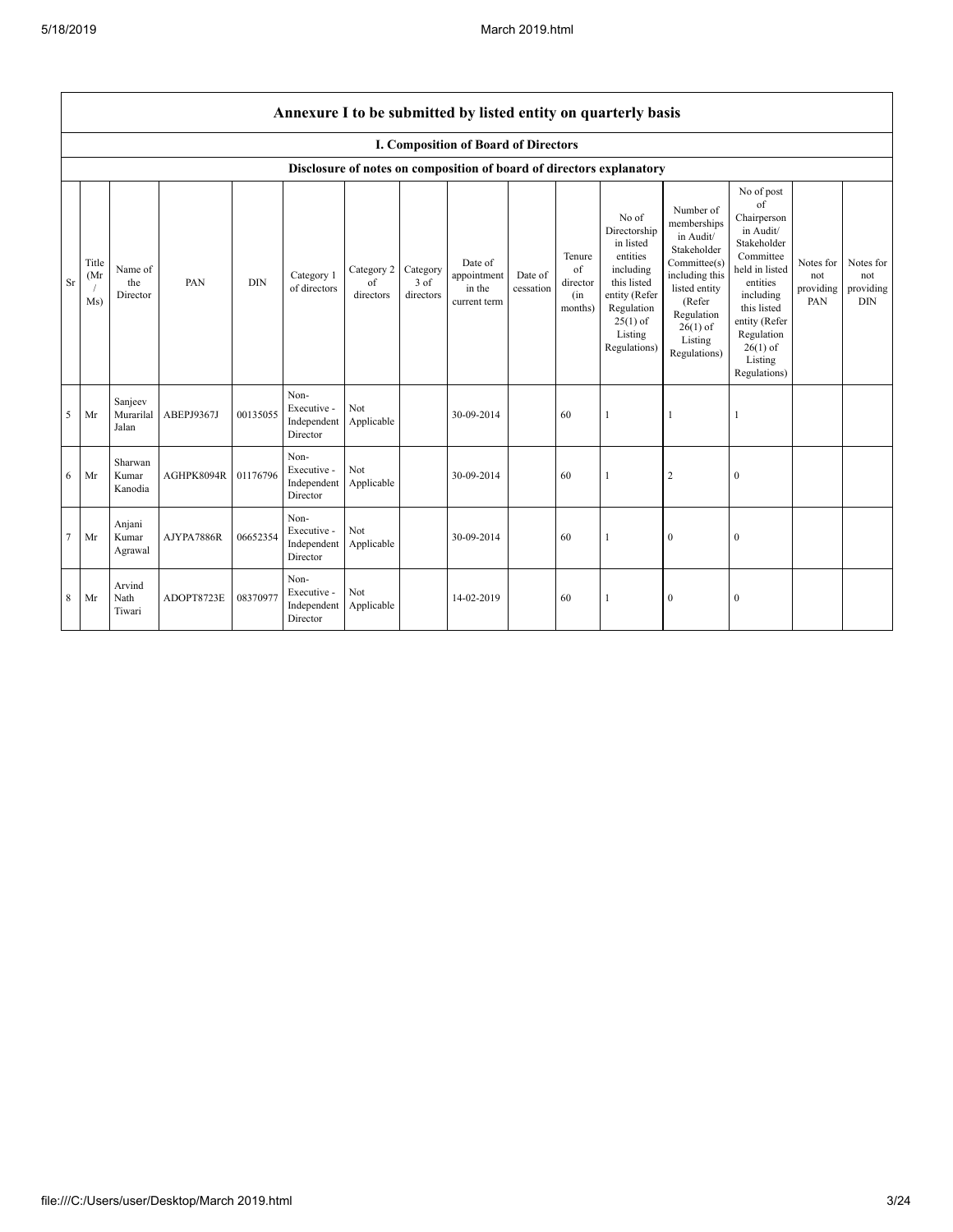|                | <b>Audit Committee Details</b> |                                                              |                                                    |                            |                        |                      |                |  |  |
|----------------|--------------------------------|--------------------------------------------------------------|----------------------------------------------------|----------------------------|------------------------|----------------------|----------------|--|--|
|                |                                | Whether the Audit Committee has a Regular Chairperson<br>Yes |                                                    |                            |                        |                      |                |  |  |
| <b>Sr</b>      | <b>DIN</b><br>Number           | Name of Committee<br>members                                 | Category 1 of directors                            | Category 2 of<br>directors | Date of<br>Appointment | Date of<br>Cessation | <b>Remarks</b> |  |  |
|                | 00135055                       | Sanjeev Murarilal<br>Jalan                                   | Non-Executive - Independent<br>Director            | Chairperson                | 08-06-2007             |                      |                |  |  |
| $\overline{2}$ | 00080093                       | Amit Chaudhary                                               | Non-Executive - Non<br><b>Independent Director</b> | Member                     | 08-06-2007             |                      |                |  |  |
| 3              | 01176796                       | Sharwan Kumar<br>Kanodia                                     | Non-Executive - Independent<br>Director            | Member                     | 08-06-2007             |                      |                |  |  |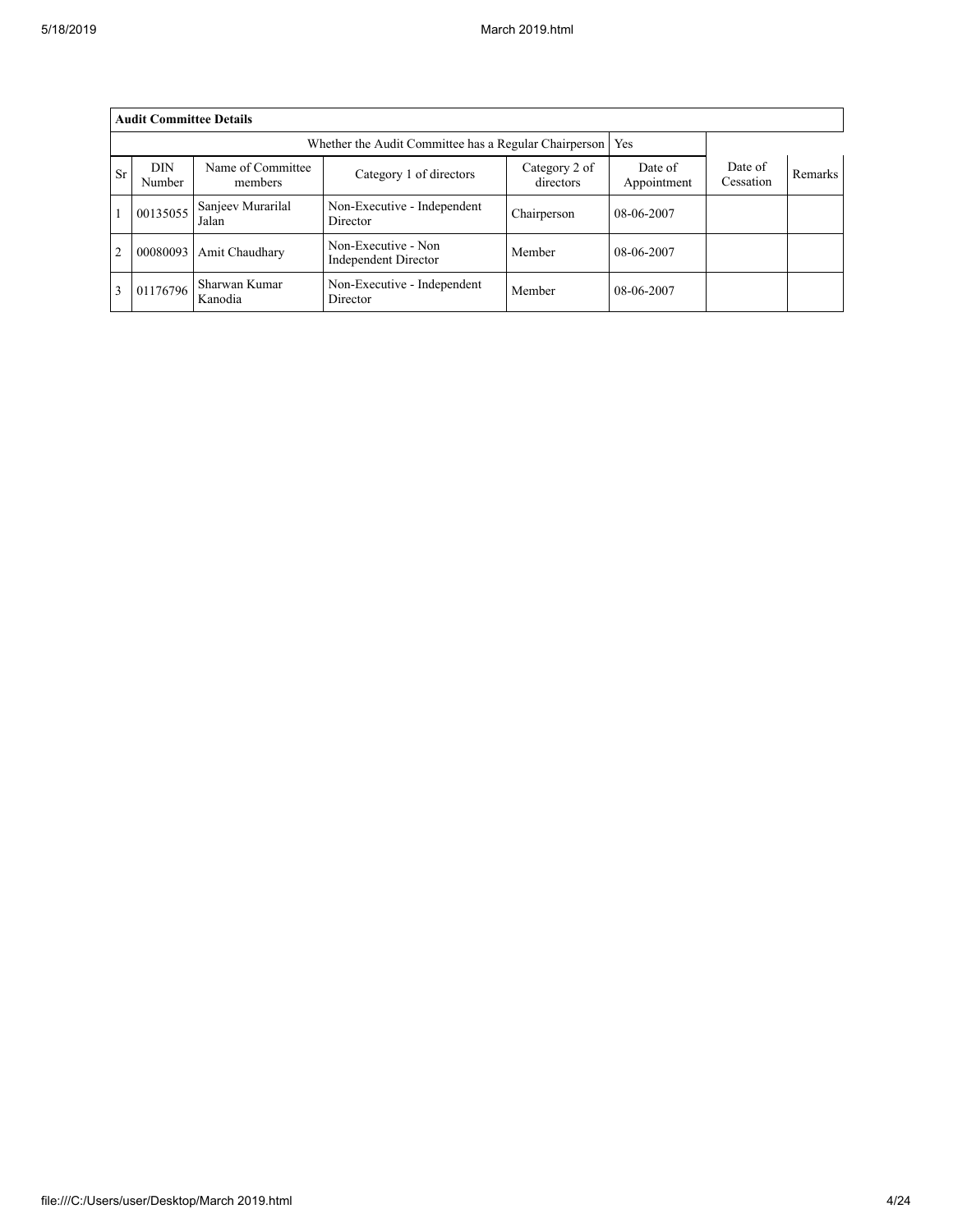|                | Nomination and remuneration committee                                       |                            |                                                    |             |            |  |  |  |  |
|----------------|-----------------------------------------------------------------------------|----------------------------|----------------------------------------------------|-------------|------------|--|--|--|--|
|                | Whether the Nomination and remuneration committee has a Regular Chairperson |                            |                                                    |             |            |  |  |  |  |
| <b>Sr</b>      | <b>DIN</b><br>Number                                                        | Date of<br>Cessation       | Remarks                                            |             |            |  |  |  |  |
|                | 00135055                                                                    | Sanjeev Murarilal<br>Jalan | Non-Executive - Independent<br>Director            | Chairperson | 30-05-2014 |  |  |  |  |
| $\overline{2}$ | 00080093                                                                    | Amit Chaudhary             | Non-Executive - Non<br><b>Independent Director</b> | Member      | 30-05-2014 |  |  |  |  |
| $\overline{3}$ | 01176796                                                                    | Sharwan Kumar<br>Kanodia   | Non-Executive - Independent<br>Director            | Member      | 30-05-2014 |  |  |  |  |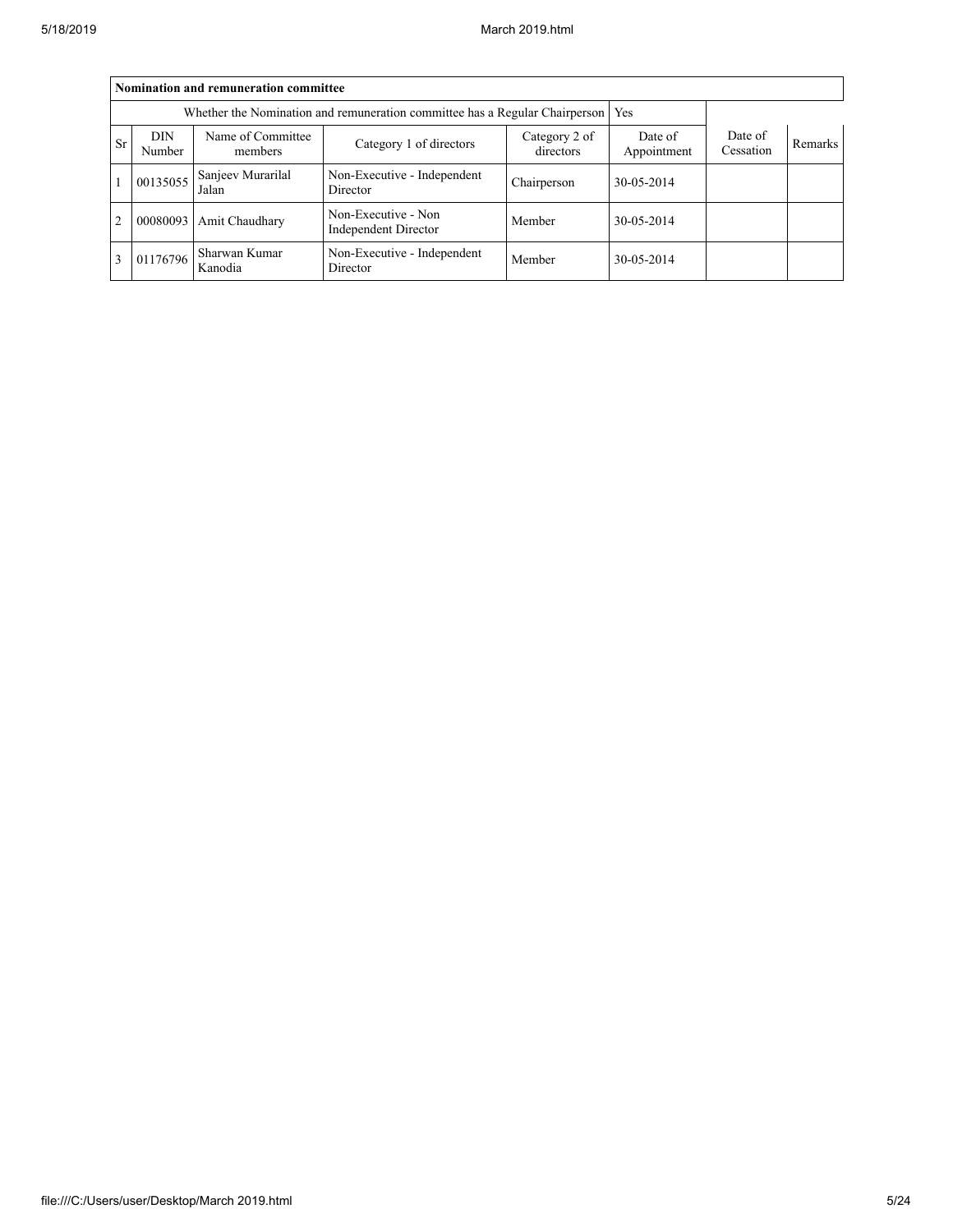|               | <b>Stakeholders Relationship Committee</b> |                                                                                 |                                             |                            |                        |                      |                |  |  |
|---------------|--------------------------------------------|---------------------------------------------------------------------------------|---------------------------------------------|----------------------------|------------------------|----------------------|----------------|--|--|
|               |                                            | Whether the Stakeholders Relationship Committee has a Regular Chairperson   Yes |                                             |                            |                        |                      |                |  |  |
| <b>Sr</b>     | <b>DIN</b><br>Number                       | Name of Committee<br>members                                                    | Category 1 of directors                     | Category 2 of<br>directors | Date of<br>Appointment | Date of<br>Cessation | <b>Remarks</b> |  |  |
|               |                                            | 00080093   Amit Chaudhary                                                       | Non-Executive - Non<br>Independent Director | Chairperson                | 30-05-2014             |                      |                |  |  |
| $\mathcal{D}$ | 01176796                                   | Sharwan Kumar<br>Kanodia                                                        | Non-Executive - Independent<br>Director     | Member                     | 30-05-2014             |                      |                |  |  |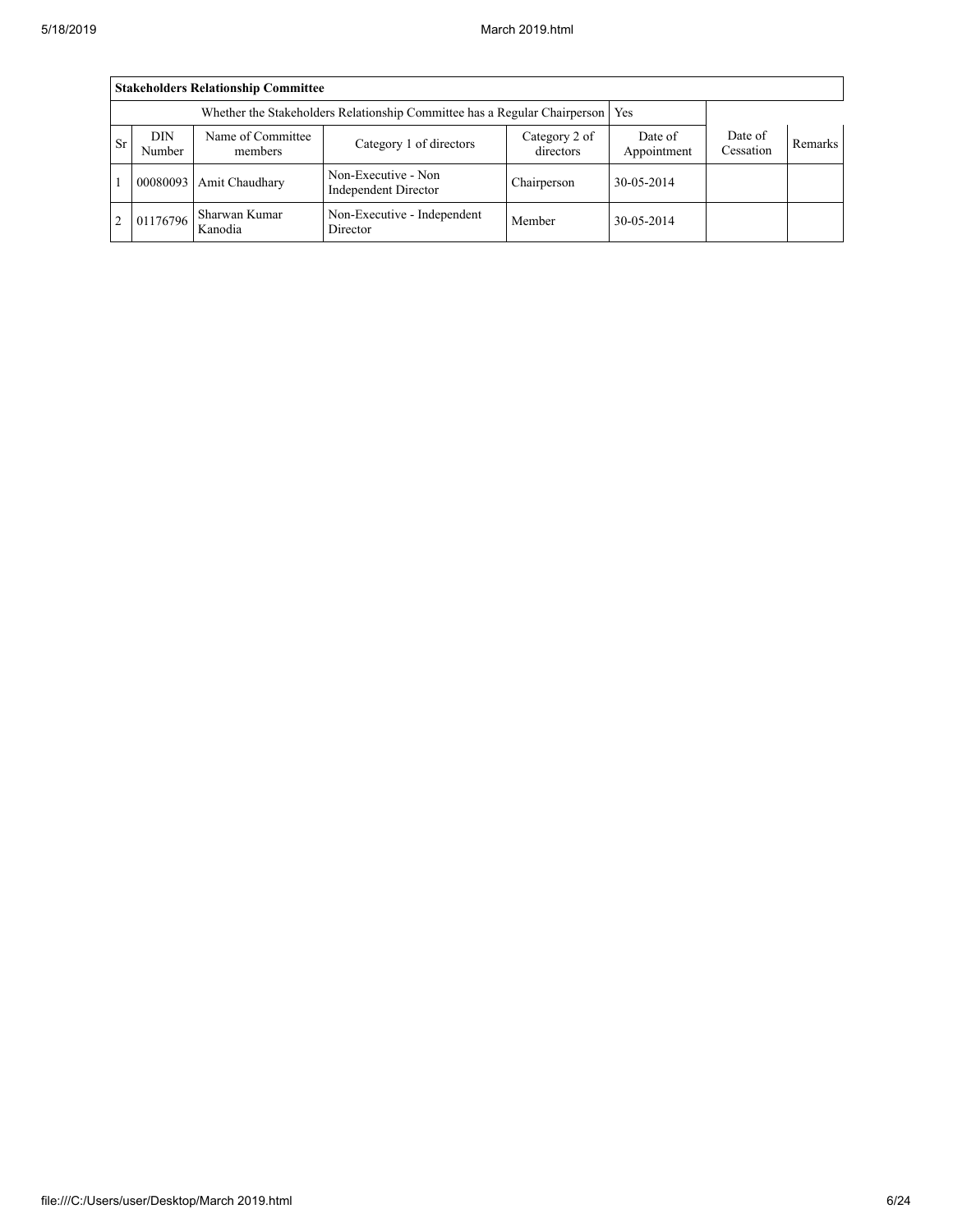|     | <b>Risk Management Committee</b> |                                                                 |                            |                            |                        |                      |         |  |  |
|-----|----------------------------------|-----------------------------------------------------------------|----------------------------|----------------------------|------------------------|----------------------|---------|--|--|
|     |                                  | Whether the Risk Management Committee has a Regular Chairperson |                            |                            |                        |                      |         |  |  |
| Sr. | DIN<br>Number                    | Name of Committee<br>members                                    | Category 1 of<br>directors | Category 2 of<br>directors | Date of<br>Appointment | Date of<br>Cessation | Remarks |  |  |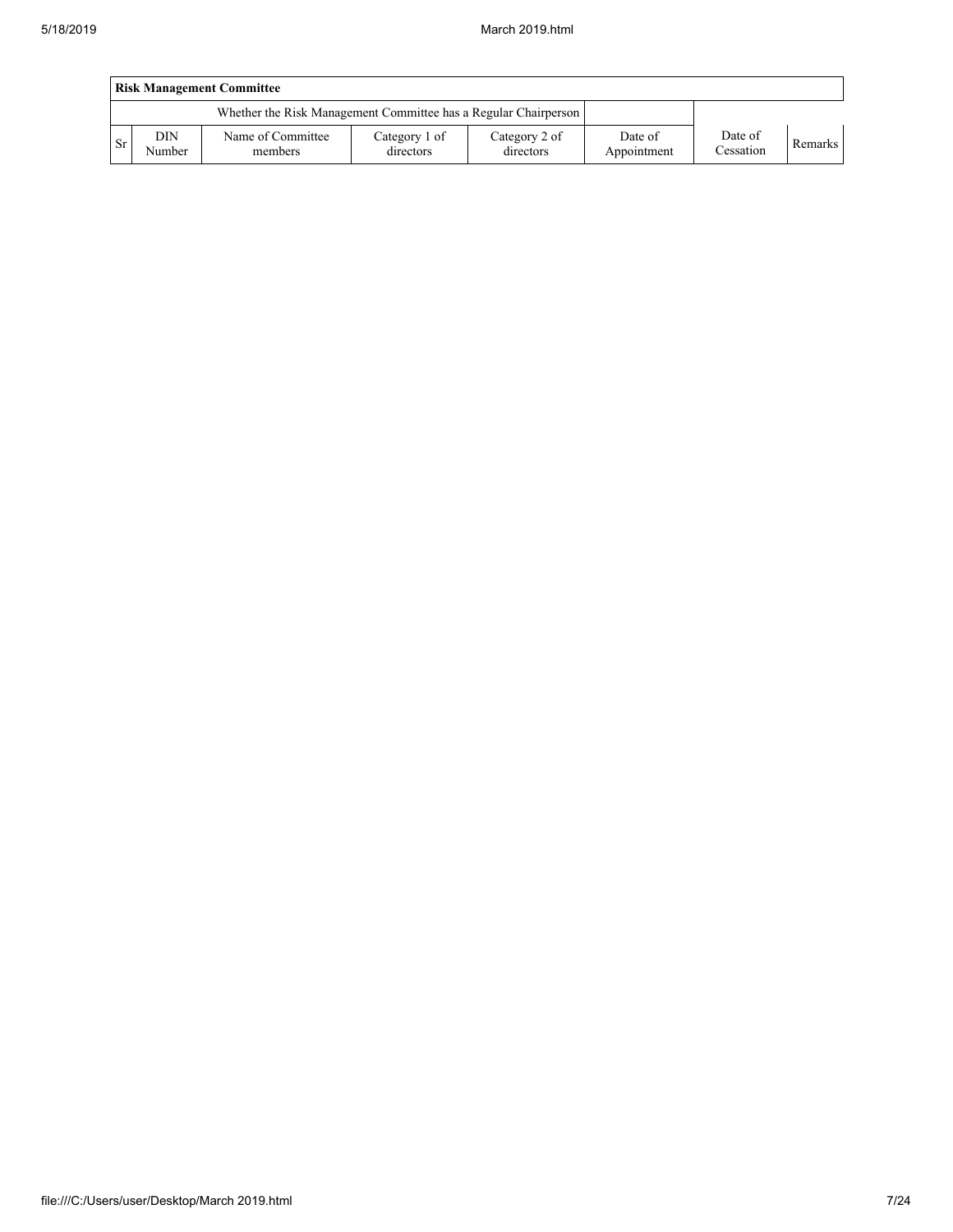|           | Corporate Social Responsibility Committee |                                                                                      |                            |                            |                        |                      |         |  |  |
|-----------|-------------------------------------------|--------------------------------------------------------------------------------------|----------------------------|----------------------------|------------------------|----------------------|---------|--|--|
|           |                                           | Whether the Corporate Social Responsibility Committee has a Regular Chairperson   No |                            |                            |                        |                      |         |  |  |
| <b>Sr</b> | <b>DIN</b><br>Number                      | Name of Committee<br>members                                                         | Category 1 of<br>directors | Category 2 of<br>directors | Date of<br>Appointment | Date of<br>Cessation | Remarks |  |  |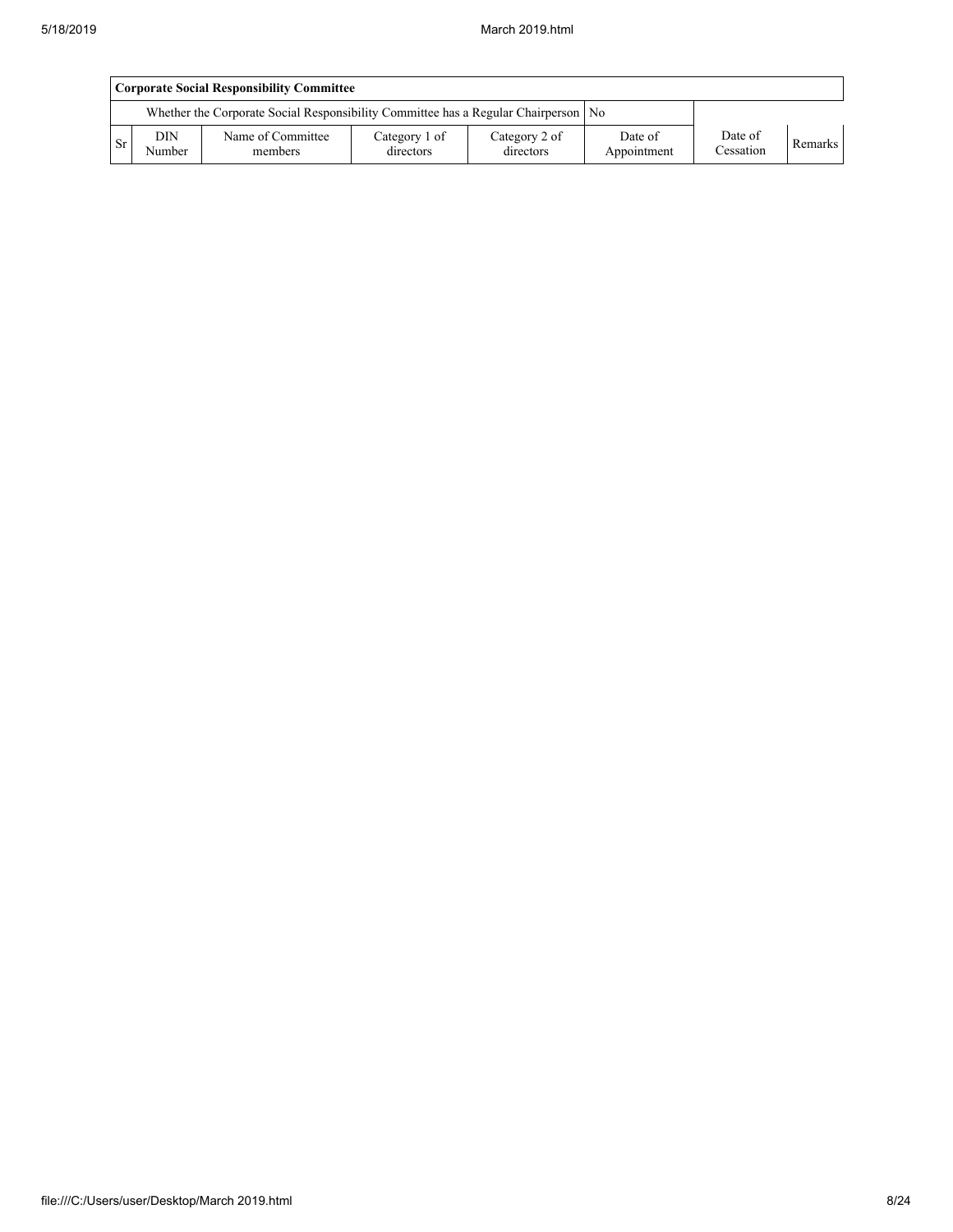| <b>Other Committee</b> |                                                                                                                                     |  |  |
|------------------------|-------------------------------------------------------------------------------------------------------------------------------------|--|--|
|                        | Sr   DIN Number   Name of Committee members   Name of other committee   Category 1 of directors   Category 2 of directors   Remarks |  |  |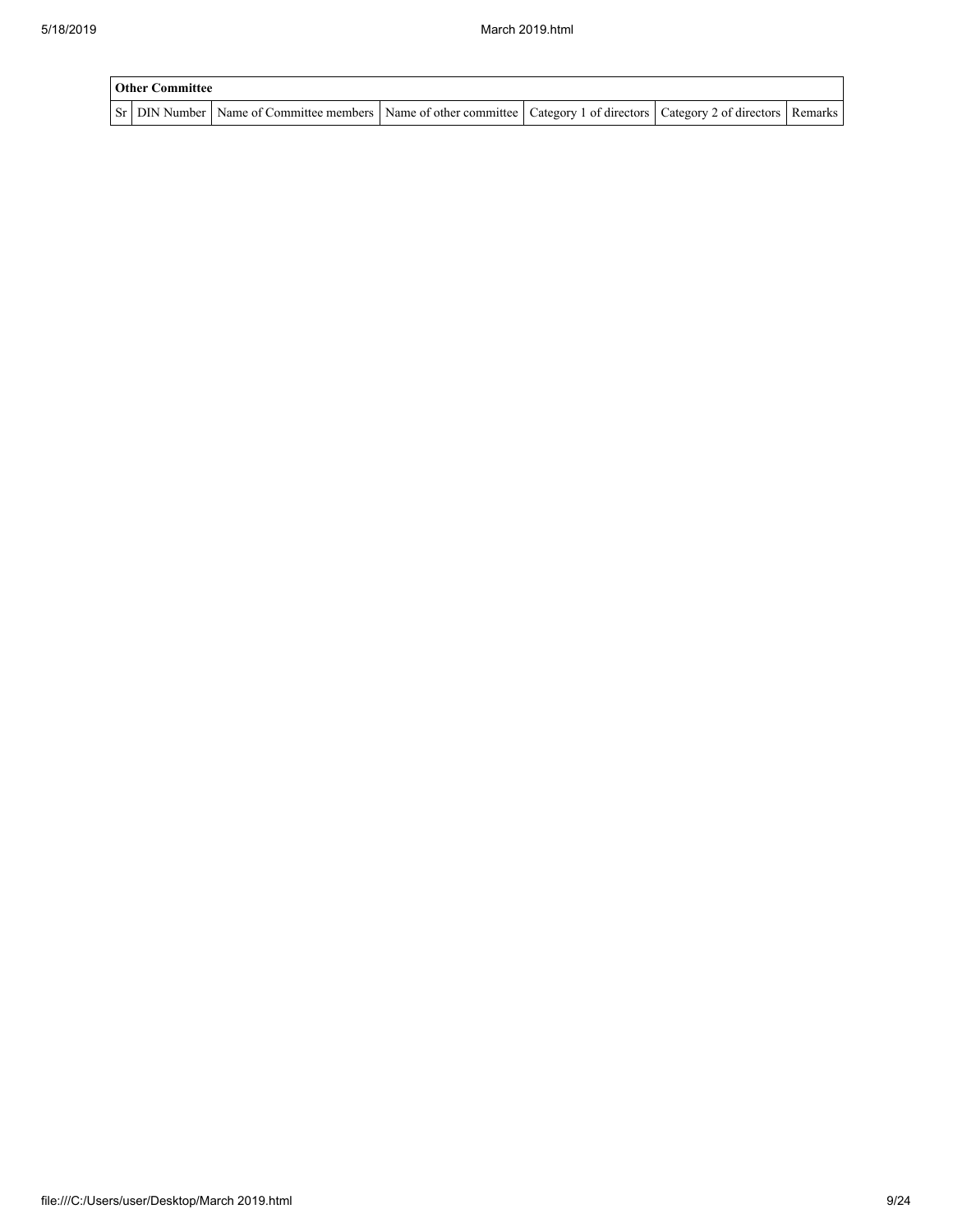|               | Annexure 1                                                       |                                                         |                                                                |                                 |  |  |  |  |  |
|---------------|------------------------------------------------------------------|---------------------------------------------------------|----------------------------------------------------------------|---------------------------------|--|--|--|--|--|
|               | <b>Annexure 1</b>                                                |                                                         |                                                                |                                 |  |  |  |  |  |
|               | <b>III. Meeting of Board of Directors</b>                        |                                                         |                                                                |                                 |  |  |  |  |  |
|               | Disclosure of notes on meeting of board of directors explanatory |                                                         |                                                                |                                 |  |  |  |  |  |
| Sr            | Date(s) of meeting (if any) in the<br>previous quarter           | $Date(s)$ of meeting (if any) in<br>the current quarter | Maximum gap between any two<br>consecutive (in number of days) | Notes for not<br>providing Date |  |  |  |  |  |
|               | 14-11-2018                                                       |                                                         |                                                                |                                 |  |  |  |  |  |
| $\mathcal{D}$ |                                                                  | 14-02-2019                                              |                                                                |                                 |  |  |  |  |  |
| 3             |                                                                  | 28-02-2019                                              | 13                                                             |                                 |  |  |  |  |  |

٦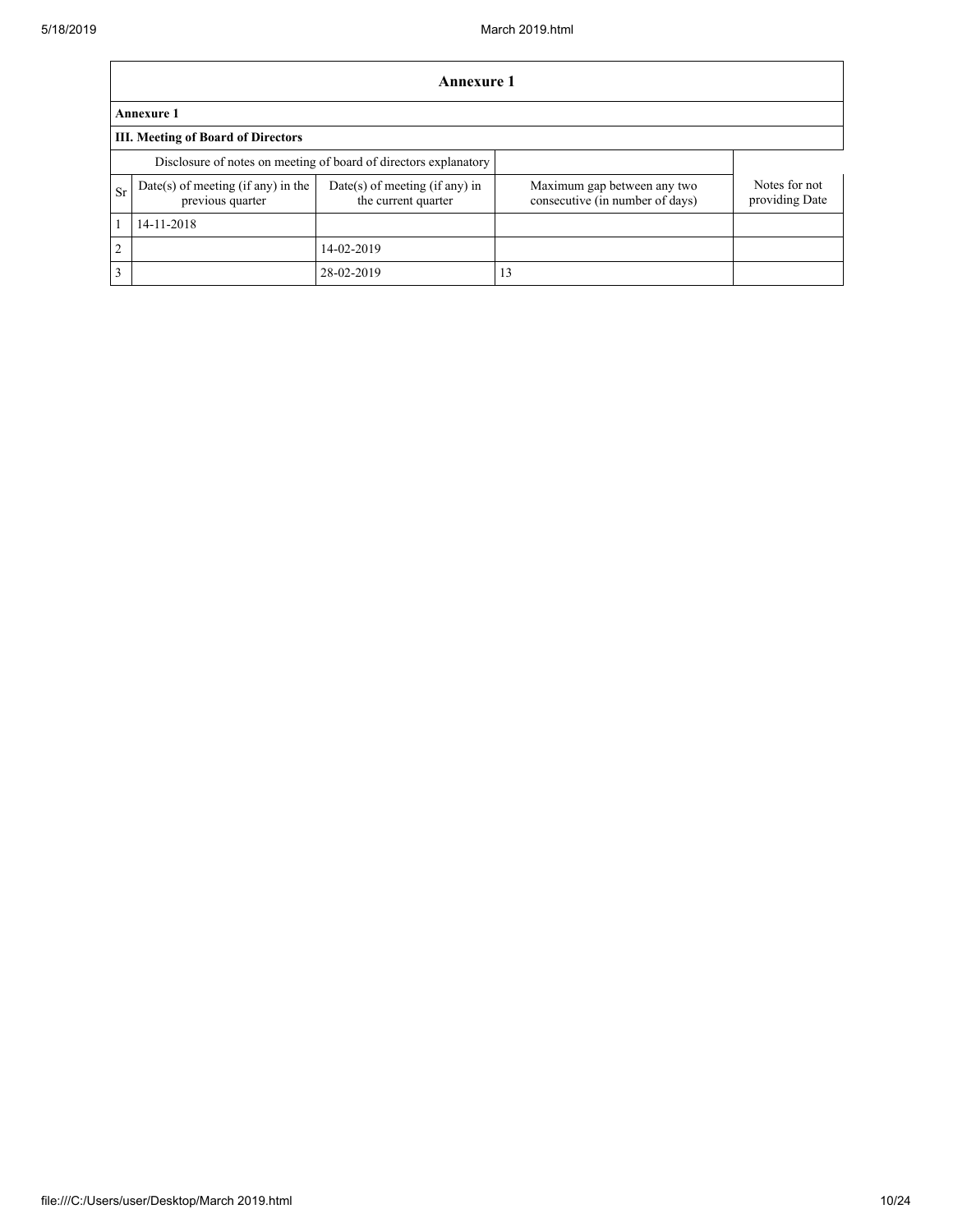|              | <b>Annexure 1</b>                                |                                                                         |                                                        |                                 |                                                                         |                                                                                  |                               |                                                                                                                      |
|--------------|--------------------------------------------------|-------------------------------------------------------------------------|--------------------------------------------------------|---------------------------------|-------------------------------------------------------------------------|----------------------------------------------------------------------------------|-------------------------------|----------------------------------------------------------------------------------------------------------------------|
|              | <b>IV. Meeting of Committees</b>                 |                                                                         |                                                        |                                 |                                                                         |                                                                                  |                               |                                                                                                                      |
|              |                                                  |                                                                         |                                                        |                                 |                                                                         | Disclosure of notes on meeting of committees explanatory                         |                               |                                                                                                                      |
| <b>Sr</b>    | Name of<br>Committee                             | Date(s) of<br>meeting of the<br>committee in<br>the relevant<br>quarter | Whether<br>requirement<br>of Quorum<br>met<br>(Yes/No) | Requirement<br>of Quorum<br>met | Date(s) of<br>meeting of the<br>committee in<br>the previous<br>quarter | Maximum gap<br>between any two<br>consecutive<br>meetings (in<br>number of days) | Name of<br>other<br>committee | Reson for not<br>providing date                                                                                      |
|              | Audit<br>Committee                               | 14-02-2019                                                              | Yes                                                    | 3                               | 14-11-2018                                                              | 91                                                                               |                               |                                                                                                                      |
| 2            | <b>Stakeholders</b><br>Relationship<br>Committee | 14-02-2019                                                              | Yes                                                    | 2                               | 14-11-2018                                                              | 91                                                                               |                               |                                                                                                                      |
| $\mathbf{3}$ | Nomination<br>and<br>remuneration<br>committee   | 14-02-2019                                                              | Yes                                                    | 3                               |                                                                         |                                                                                  |                               | No such matter for<br>conducting meeting for<br>the consideration of<br>Nomination and<br>Remuneration<br>Committee. |

٦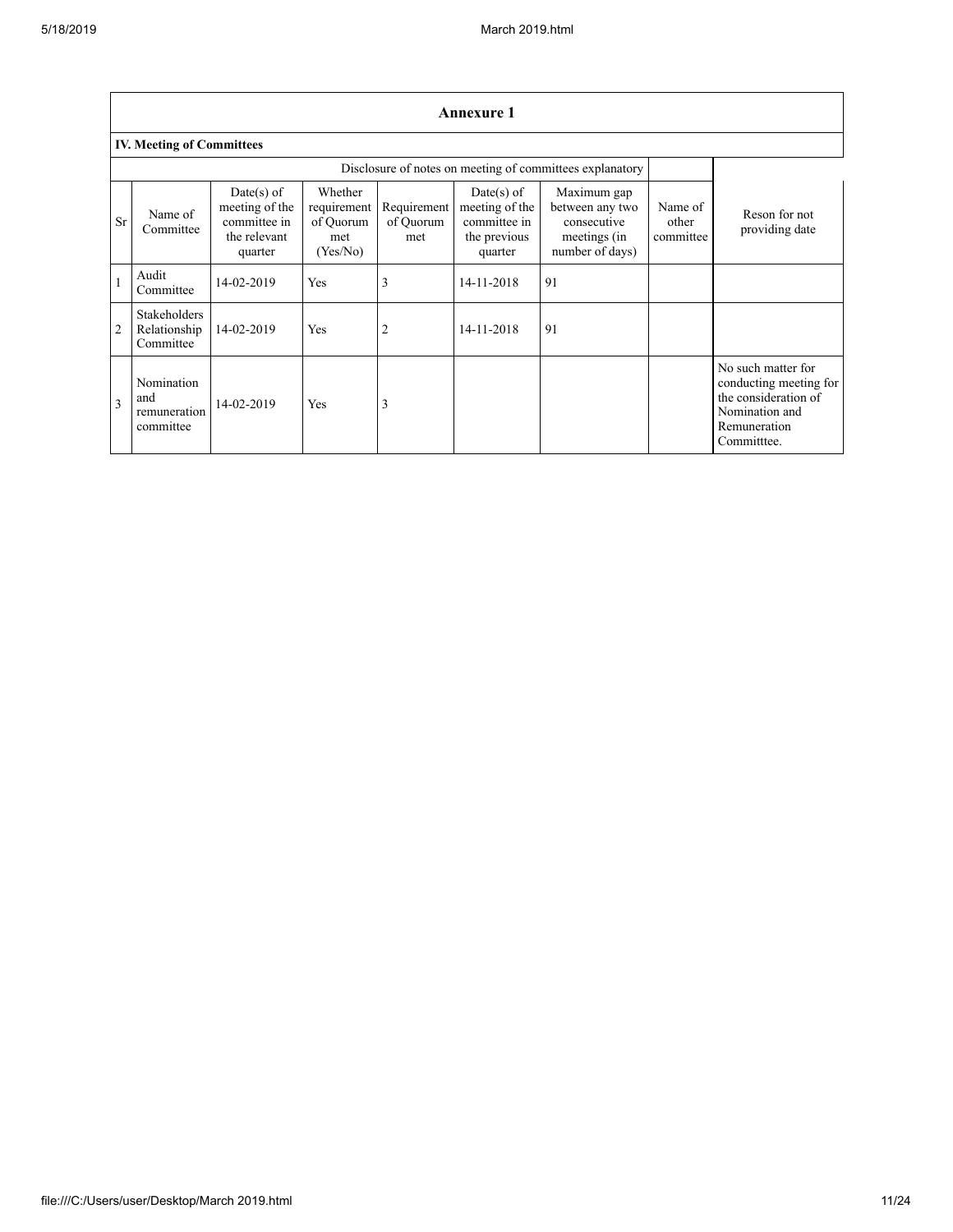|               | Annexure 1                                                                                                |                                  |                                                                    |  |  |  |  |  |
|---------------|-----------------------------------------------------------------------------------------------------------|----------------------------------|--------------------------------------------------------------------|--|--|--|--|--|
|               | <b>V. Related Party Transactions</b>                                                                      |                                  |                                                                    |  |  |  |  |  |
|               | Subject                                                                                                   | Compliance status<br>(Yes/No/NA) | If status is "No" details of non-<br>compliance may be given here. |  |  |  |  |  |
|               | Whether prior approval of audit committee obtained                                                        | NΑ                               |                                                                    |  |  |  |  |  |
| 2             | Whether shareholder approval obtained for material RPT                                                    | NΑ                               |                                                                    |  |  |  |  |  |
| $\mathcal{E}$ | Whether details of RPT entered into pursuant to omnibus approval<br>have been reviewed by Audit Committee | <b>NA</b>                        |                                                                    |  |  |  |  |  |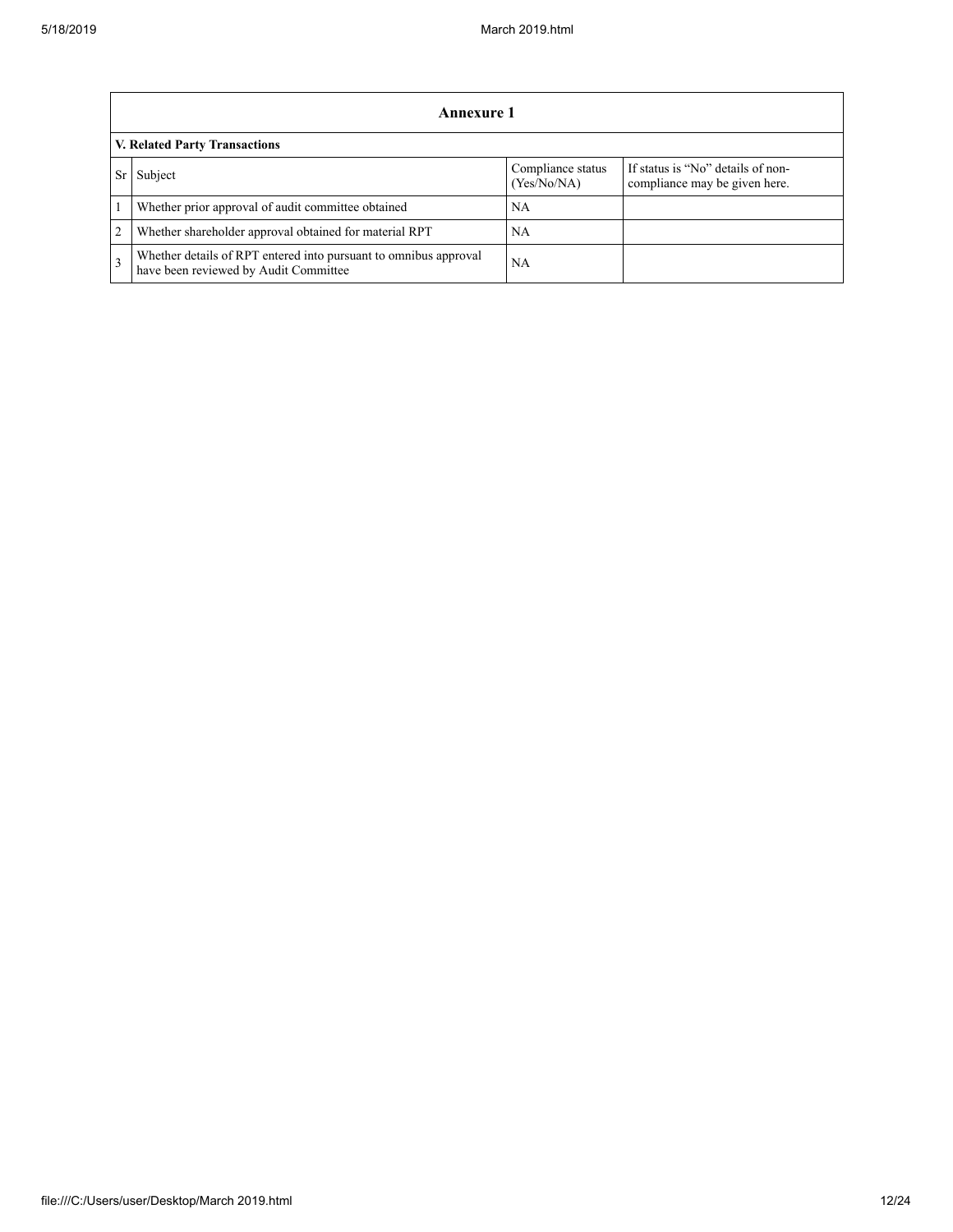|                | <b>Annexure 1</b>                                                                                                                                                                                               |                               |  |  |  |
|----------------|-----------------------------------------------------------------------------------------------------------------------------------------------------------------------------------------------------------------|-------------------------------|--|--|--|
|                | <b>VI.</b> Affirmations                                                                                                                                                                                         |                               |  |  |  |
| Sr             | Subject                                                                                                                                                                                                         | Compliance<br>status (Yes/No) |  |  |  |
| $\mathbf{1}$   | The composition of Board of Directors is in terms of SEBI (Listing obligations and disclosure requirements)<br>Regulations, 2015                                                                                | Yes                           |  |  |  |
| $\overline{2}$ | The composition of the following committees is in terms of SEBI(Listing obligations and disclosure requirements)<br>Regulations, 2015 a. Audit Committee                                                        | Yes                           |  |  |  |
| $\overline{3}$ | The composition of the following committees is in terms of SEBI(Listing obligations and disclosure requirements)<br>Regulations, 2015. b. Nomination & remuneration committee                                   | Yes                           |  |  |  |
| $\overline{4}$ | The composition of the following committees is in terms of SEBI(Listing obligations and disclosure requirements)<br>Regulations, 2015. c. Stakeholders relationship committee                                   | Yes                           |  |  |  |
| 5              | The composition of the following committees is in terms of SEBI(Listing obligations and disclosure requirements)<br>Regulations, 2015. d. Risk management committee (applicable to the top 100 listed entities) | <b>NA</b>                     |  |  |  |
| 6              | The committee members have been made aware of their powers, role and responsibilities as specified in SEBI<br>(Listing obligations and disclosure requirements) Regulations, 2015.                              | Yes                           |  |  |  |
| $\overline{7}$ | The meetings of the board of directors and the above committees have been conducted in the manner as specified in<br>SEBI (Listing obligations and disclosure requirements) Regulations, 2015.                  | Yes                           |  |  |  |
| 8              | This report and/or the report submitted in the previous quarter has been placed before Board of Directors.                                                                                                      | Yes                           |  |  |  |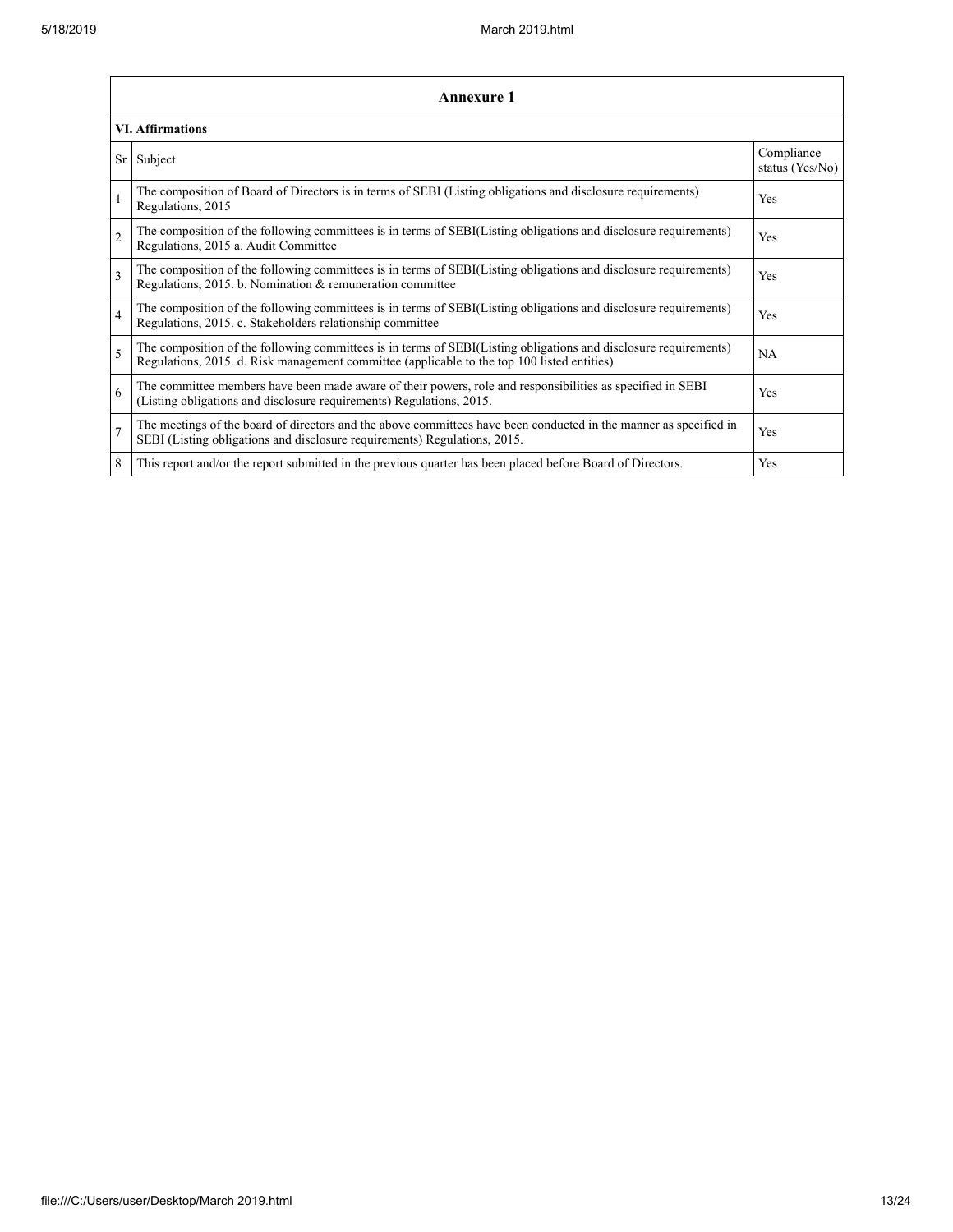|           | <b>Annexure 1</b> |                   |  |
|-----------|-------------------|-------------------|--|
| <b>Sr</b> | Subject           | Compliance status |  |
|           | Name of signatory | Amit Chaudhary    |  |
|           | Designation       | Director          |  |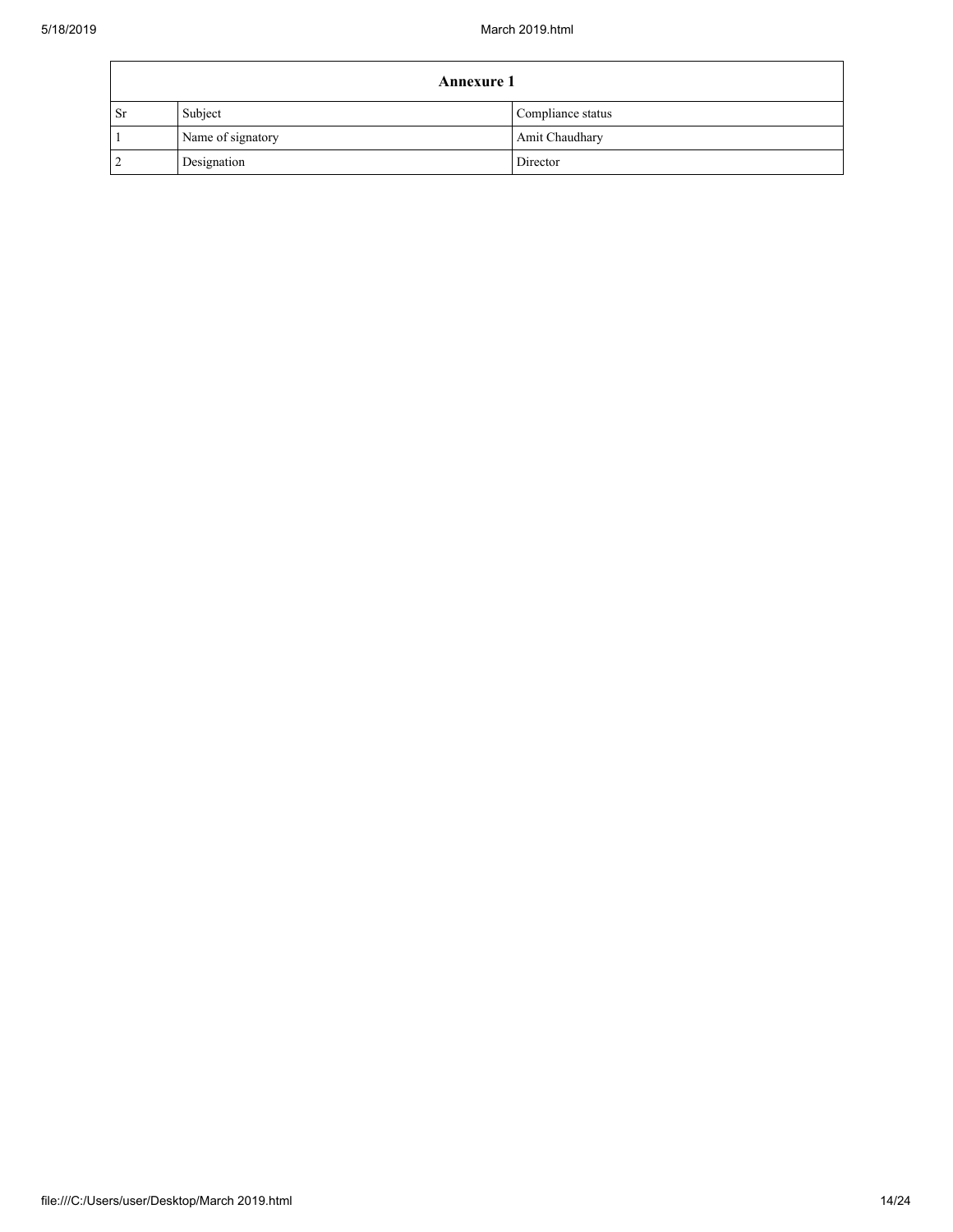|                | <b>Annexure II</b>                                                         |                                  |                                                                                                                 |                    |  |
|----------------|----------------------------------------------------------------------------|----------------------------------|-----------------------------------------------------------------------------------------------------------------|--------------------|--|
|                |                                                                            |                                  | Annexure II to be submitted by listed entity at the end of the financial year (for the whole of financial year) |                    |  |
|                | I. Disclosure on website in terms of Listing Regulations                   |                                  |                                                                                                                 |                    |  |
| Sr             | Item                                                                       | Compliance status<br>(Yes/No/NA) | If status is "No" details of non-<br>compliance may be given here.                                              | Web address        |  |
| 1              | Details of business                                                        | Yes                              |                                                                                                                 | www.gangapapers.in |  |
| $\overline{2}$ | Terms and conditions of appointment of<br>independent directors            | Yes                              |                                                                                                                 | www.gangapapers.in |  |
| 3              | Composition of various committees of board<br>of directors                 | Yes                              |                                                                                                                 | www.gangapapers.in |  |
| $\overline{4}$ | Code of conduct of board of directors and<br>senior management personnel   | Yes                              |                                                                                                                 | www.gangapapers.in |  |
| 5              | Details of establishment of vigil mechanism/<br>Whistle Blower policy      | Yes                              |                                                                                                                 | www.gangapapers.in |  |
| 6              | Criteria of making payments to non-executive<br>directors                  | Yes                              |                                                                                                                 | www.gangapapers.in |  |
| $\overline{7}$ | Policy on dealing with related party<br>transactions                       | Yes                              |                                                                                                                 | www.gangapapers.in |  |
| 8              | Policy for determining 'material' subsidiaries                             | NA                               |                                                                                                                 |                    |  |
| $\mathbf Q$    | Details of familiarization programmes<br>imparted to independent directors | Yes                              |                                                                                                                 | www.gangapapers.in |  |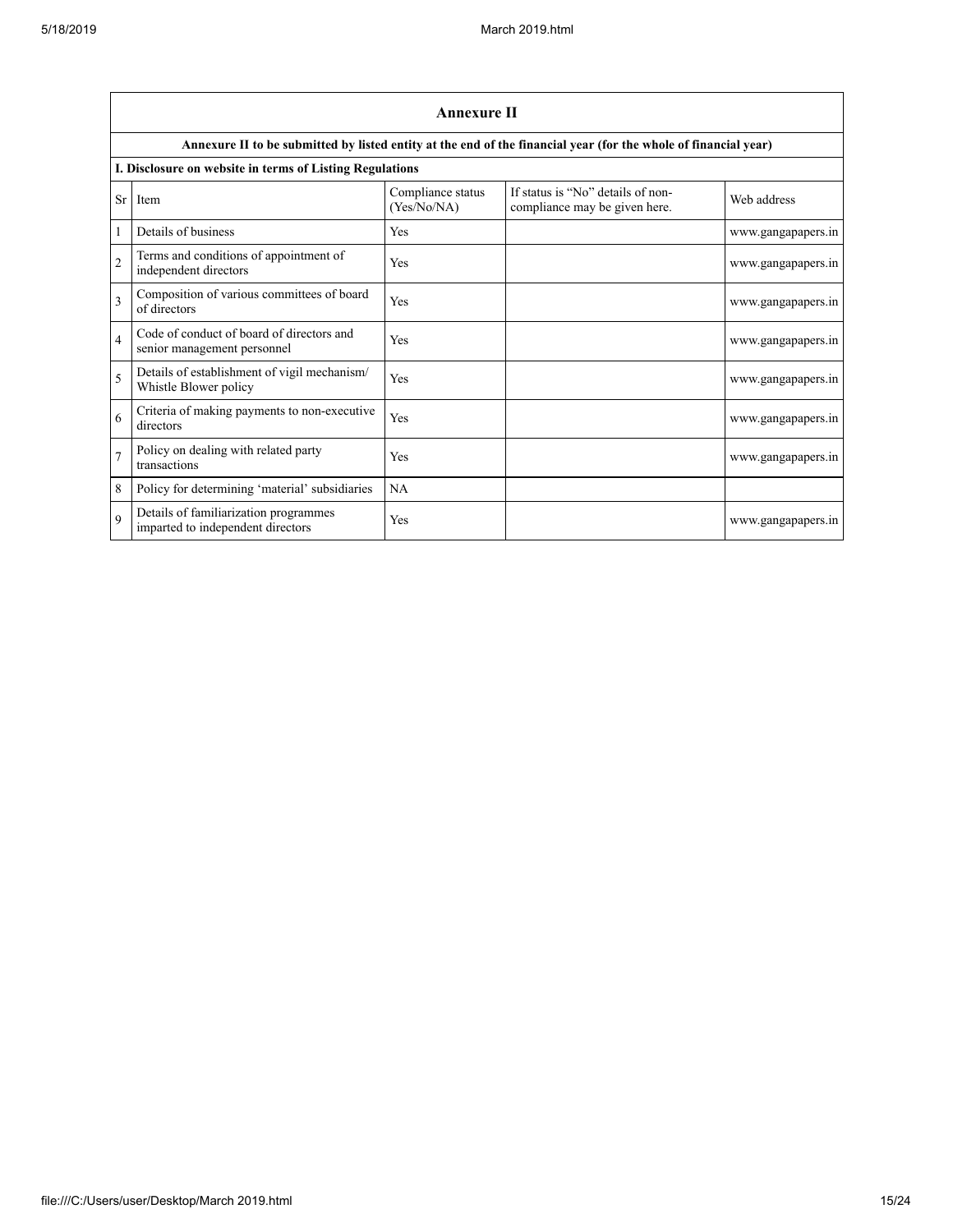|                 | <b>Annexure II</b>                                                                                                                            |                                     |                                                                      |                    |  |
|-----------------|-----------------------------------------------------------------------------------------------------------------------------------------------|-------------------------------------|----------------------------------------------------------------------|--------------------|--|
|                 | Annexure II to be submitted by listed entity at the end of the financial year (for the whole of financial year)                               |                                     |                                                                      |                    |  |
|                 | I. Disclosure on website in terms of Listing Regulations                                                                                      |                                     |                                                                      |                    |  |
| <b>Sr</b>       | Item                                                                                                                                          | Compliance<br>status<br>(Yes/No/NA) | If status is "No" details of<br>non-compliance may be<br>given here. | Web address        |  |
| 10              | Contact information of the designated officials of the listed<br>entity who are responsible for assisting and handling investor<br>grievances | Yes                                 |                                                                      | www.gangapapers.in |  |
| 11              | email address for grievance redressal and other relevant<br>details                                                                           | Yes                                 |                                                                      | www.gangapapers.in |  |
| 12              | Financial results                                                                                                                             | Yes                                 |                                                                      | www.gangapapers.in |  |
| 13              | Shareholding pattern                                                                                                                          | Yes                                 |                                                                      | www.gangapapers.in |  |
| 14              | Details of agreements entered into with the media companies<br>and/or their associates                                                        | NA                                  |                                                                      |                    |  |
| 15 <sup>1</sup> | New name and the old name of the listed entity                                                                                                | Yes                                 |                                                                      | www.gangapapers.in |  |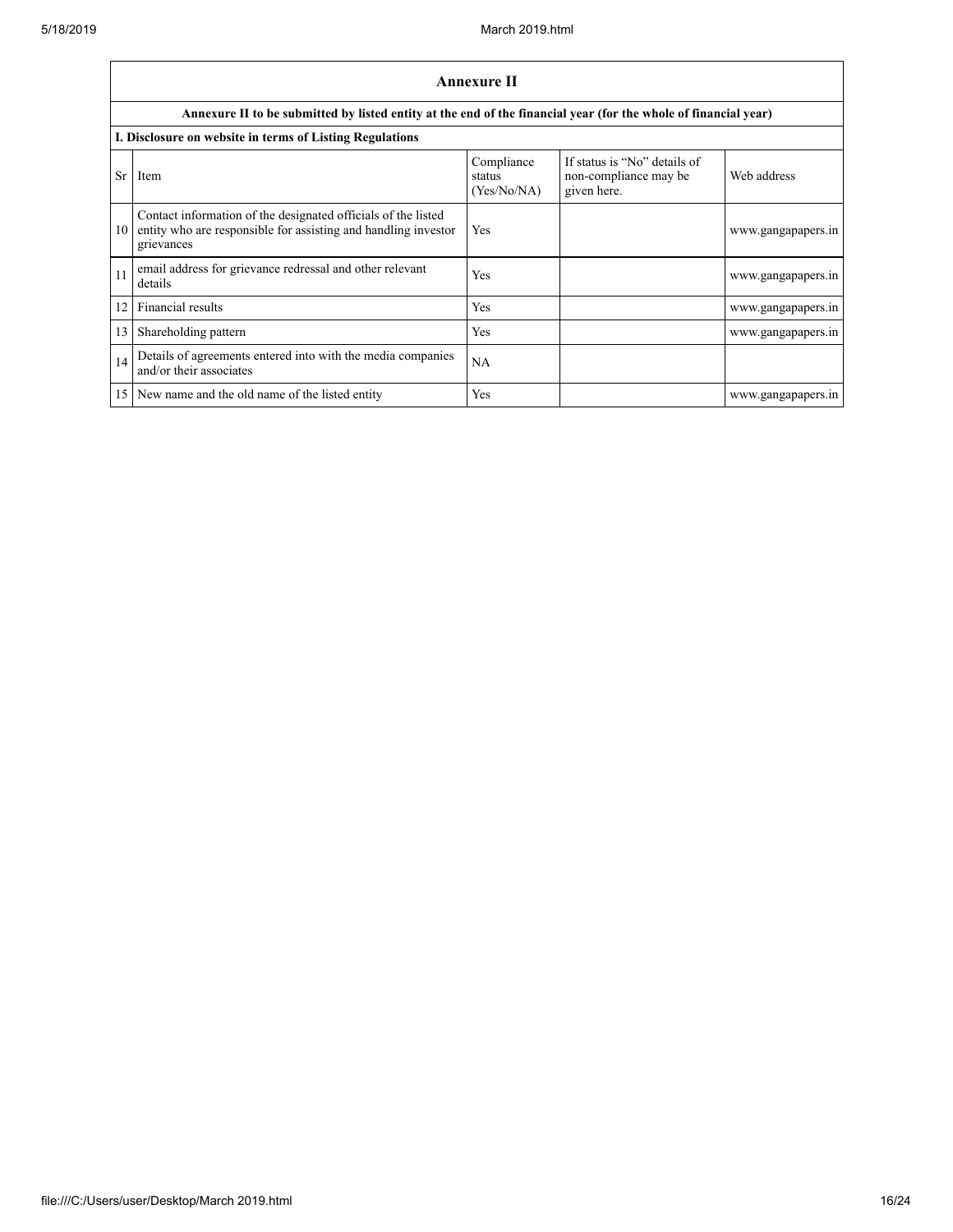|                | Annexure II                                                                                                          |                      |                                     |                                                                    |  |
|----------------|----------------------------------------------------------------------------------------------------------------------|----------------------|-------------------------------------|--------------------------------------------------------------------|--|
|                | <b>II. Annual Affirmations</b>                                                                                       |                      |                                     |                                                                    |  |
| <b>Sr</b>      | Particulars                                                                                                          | Regulation<br>Number | Compliance<br>status<br>(Yes/No/NA) | If status is "No" details of non-<br>compliance may be given here. |  |
| $\mathbf{1}$   | Independent director(s) have been appointed in terms of<br>specified criteria of 'independence' and/or 'eligibility' | 16(1)(b) &<br>25(6)  | Yes                                 |                                                                    |  |
| $\overline{2}$ | Board composition                                                                                                    | 17(1)                | Yes                                 |                                                                    |  |
| 3              | Meeting of Board of directors                                                                                        | 17(2)                | Yes                                 |                                                                    |  |
| $\overline{4}$ | Review of Compliance Reports                                                                                         | 17(3)                | Yes                                 |                                                                    |  |
| 5              | Plans for orderly succession for appointments                                                                        | 17(4)                | Yes                                 |                                                                    |  |
| 6              | Code of Conduct                                                                                                      | 17(5)                | Yes                                 |                                                                    |  |
| $\overline{7}$ | Fees/compensation                                                                                                    | 17(6)                | Yes                                 |                                                                    |  |
| 8              | Minimum Information                                                                                                  | 17(7)                | Yes                                 |                                                                    |  |
| 9              | Compliance Certificate                                                                                               | 17(8)                | Yes                                 |                                                                    |  |
|                | 10 Risk Assessment & Management                                                                                      | 17(9)                | NA                                  |                                                                    |  |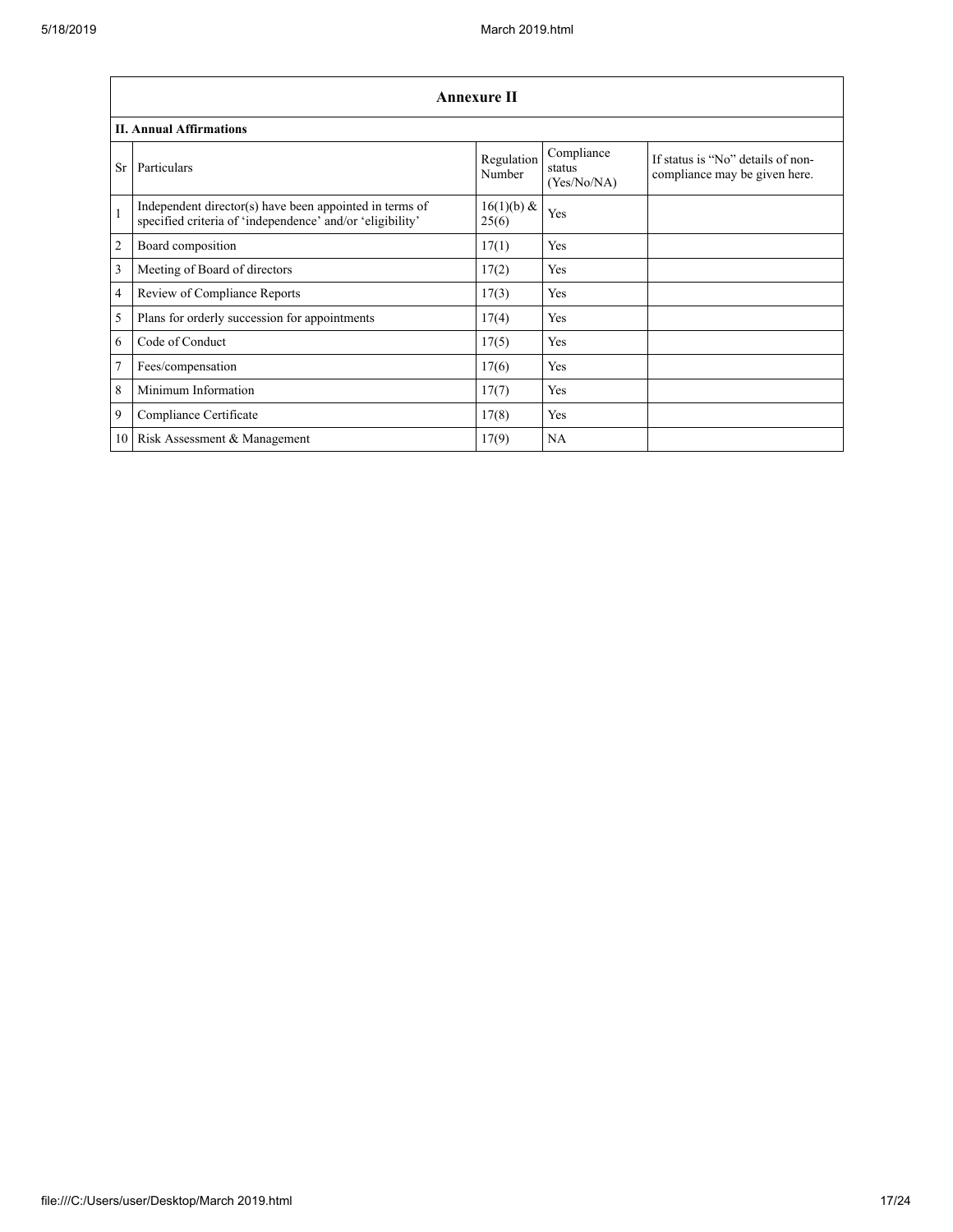$\mathbf{r}$ 

|           | <b>Annexure II</b>                                                                 |                               |                                  |                                                                    |  |  |
|-----------|------------------------------------------------------------------------------------|-------------------------------|----------------------------------|--------------------------------------------------------------------|--|--|
|           | <b>II. Annual Affirmations</b>                                                     |                               |                                  |                                                                    |  |  |
| <b>Sr</b> | Particulars                                                                        | Regulation<br>Number          | Compliance status<br>(Yes/No/NA) | If status is "No" details of non-<br>compliance may be given here. |  |  |
| 11        | Performance Evaluation of Independent Directors                                    | 17(10)                        | Yes                              |                                                                    |  |  |
| 12        | Composition of Audit Committee                                                     | 18(1)                         | Yes                              |                                                                    |  |  |
| 13        | Meeting of Audit Committee                                                         | 18(2)                         | Yes                              |                                                                    |  |  |
| 14        | Composition of nomination & remuneration<br>committee                              | 19(1) & (2)                   | Yes                              |                                                                    |  |  |
| 15        | Composition of Stakeholder Relationship<br>Committee                               | 20(1) & (2)                   | Yes                              |                                                                    |  |  |
| 16        | Composition and role of risk management<br>committee                               | 21(1), (2), (3),<br>(4)       | <b>NA</b>                        |                                                                    |  |  |
| 17        | Vigil Mechanism                                                                    | 22                            | Yes                              |                                                                    |  |  |
| 18        | Policy for related party Transaction                                               | 23(1), (5), (6),<br>(7) & (8) | Yes                              |                                                                    |  |  |
| 19        | Prior or Omnibus approval of Audit Committee for<br>all related party transactions | 23(2), (3)                    | <b>NA</b>                        |                                                                    |  |  |
| 20        | Approval for material related party transactions                                   | 23(4)                         | <b>NA</b>                        |                                                                    |  |  |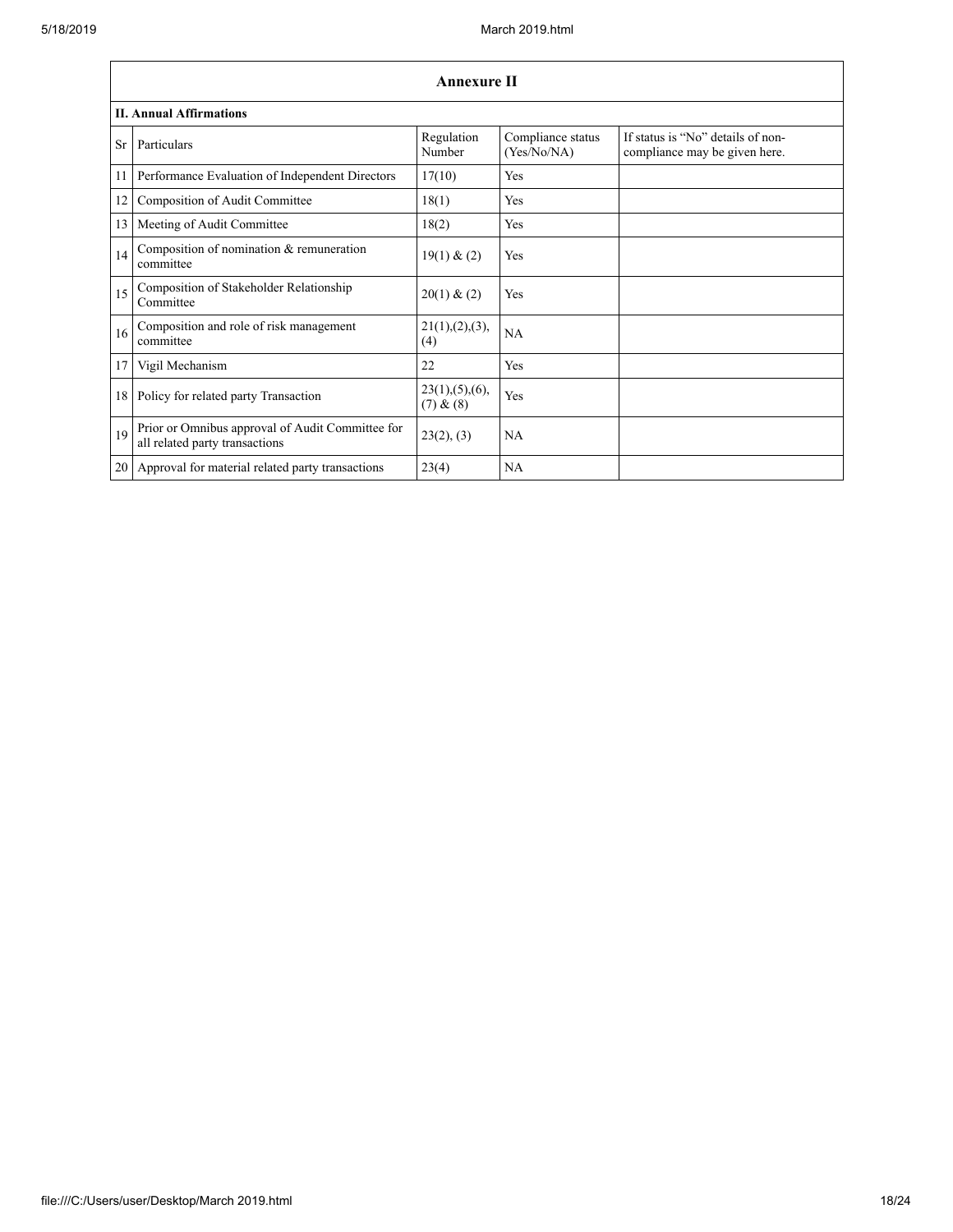$\mathbf{r}$ 

|                 | <b>Annexure II</b>                                                                                                   |                                      |                                     |                                                                    |
|-----------------|----------------------------------------------------------------------------------------------------------------------|--------------------------------------|-------------------------------------|--------------------------------------------------------------------|
|                 | <b>II. Annual Affirmations</b>                                                                                       |                                      |                                     |                                                                    |
| <b>Sr</b>       | Particulars                                                                                                          | Regulation<br>Number                 | Compliance<br>status<br>(Yes/No/NA) | If status is "No" details of non-<br>compliance may be given here. |
| 21              | Composition of Board of Directors of unlisted material Subsidiary                                                    | 24(1)                                | <b>NA</b>                           |                                                                    |
| 22              | Other Corporate Governance requirements with respect to<br>subsidiary of listed entity                               | 24(2),(3),<br>$(4)$ , $(5)$ &<br>(6) | NA                                  |                                                                    |
| 23              | Maximum Directorship & Tenure                                                                                        | $25(1)$ &<br>(2)                     | Yes                                 |                                                                    |
| 24 <sub>1</sub> | Meeting of independent directors                                                                                     | $25(3)$ &<br>(4)                     | Yes                                 |                                                                    |
| 25              | Familiarization of independent directors                                                                             | 25(7)                                | Yes                                 |                                                                    |
| 26              | Memberships in Committees                                                                                            | 26(1)                                | Yes                                 |                                                                    |
| 27              | Affirmation with compliance to code of conduct from members of<br>Board of Directors and Senior management personnel | 26(3)                                | Yes                                 |                                                                    |
| 28              | Disclosure of Shareholding by Non-Executive Directors                                                                | 26(4)                                | Yes                                 |                                                                    |
| 29              | Policy with respect to Obligations of directors and senior<br>management                                             | $26(2)$ &<br>26(5)                   | Yes                                 |                                                                    |
|                 | Any other information to be provided - Add Notes                                                                     |                                      |                                     |                                                                    |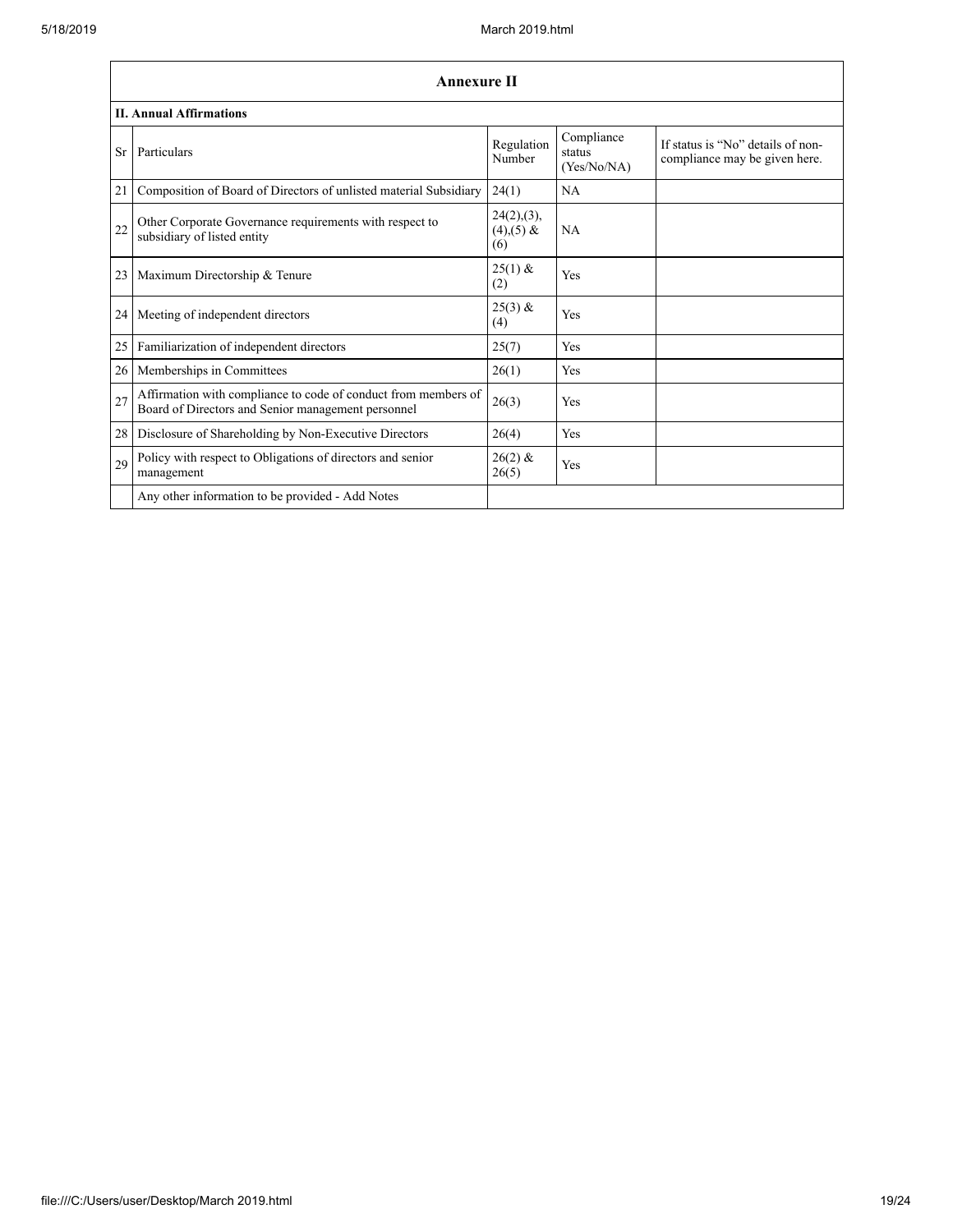| <b>Annexure II</b> |                   |                |  |
|--------------------|-------------------|----------------|--|
|                    | Name of signatory | Amit Chaudhary |  |
| $^{\circ}2$        | Designation       | Director       |  |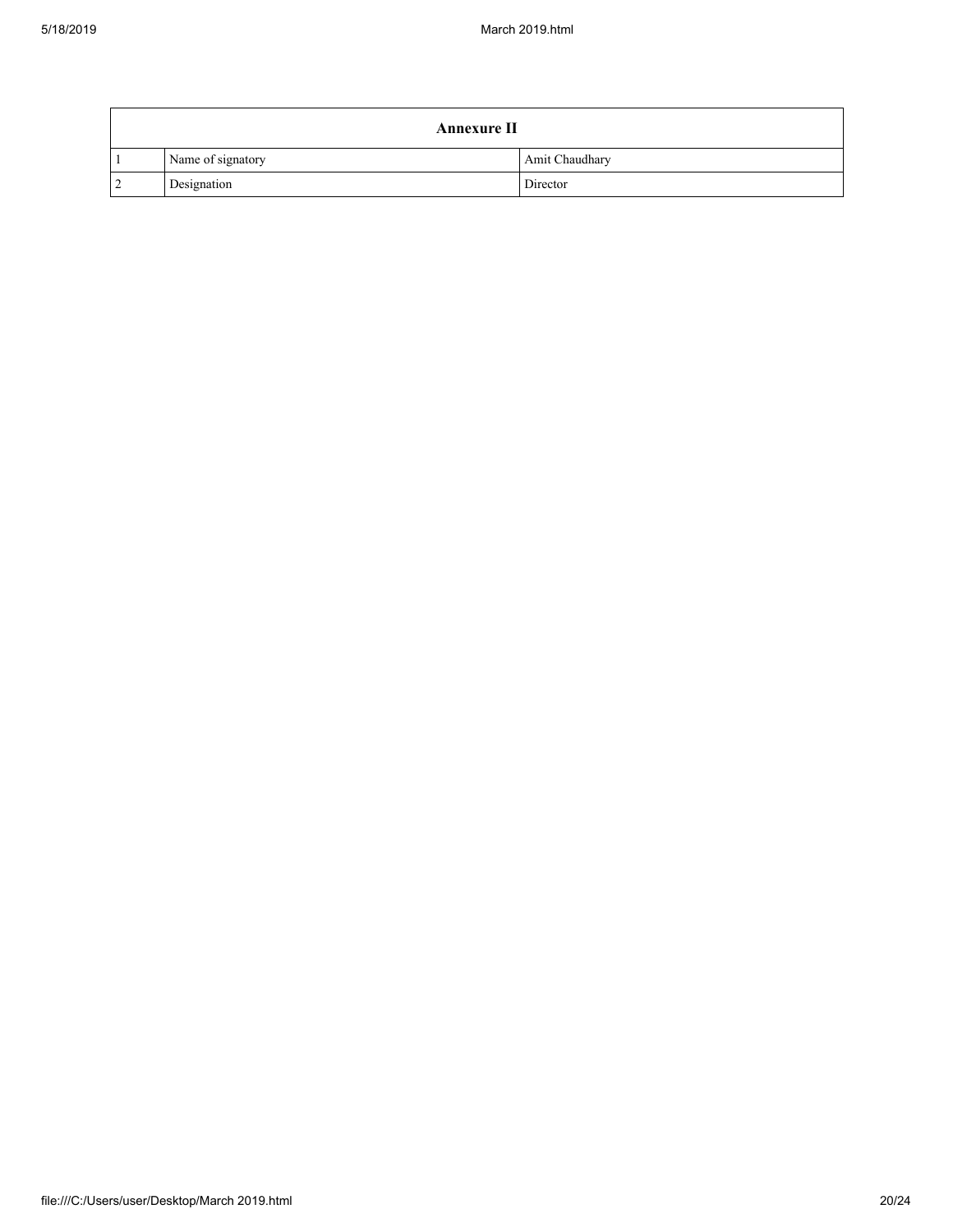| Annexure II                                                                                                                                                           |                                         |  |  |
|-----------------------------------------------------------------------------------------------------------------------------------------------------------------------|-----------------------------------------|--|--|
| <b>III.</b> Affirmations                                                                                                                                              |                                         |  |  |
| <b>Particulars</b>                                                                                                                                                    | <b>Compliance status</b><br>(Yes/No/NA) |  |  |
| The Listed Entity has approved Material Subsidiary Policy and the Corporate Governance requirements with<br>respect to subsidiary of Listed Entity have been complied | NA                                      |  |  |
| Any other information to be provided                                                                                                                                  |                                         |  |  |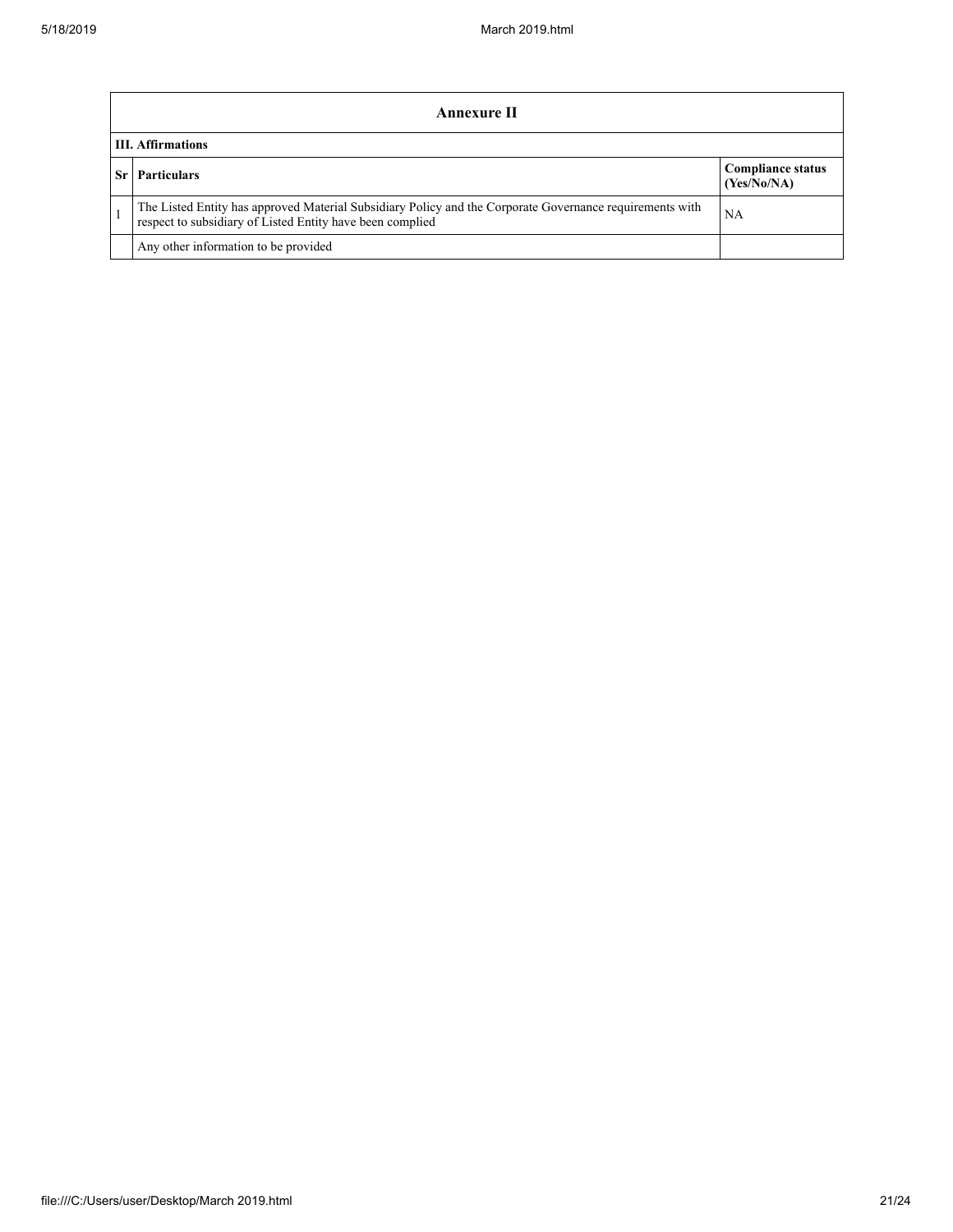| <b>Annexure II</b> |                   |                |  |
|--------------------|-------------------|----------------|--|
|                    | Name of signatory | Amit Chaudhary |  |
| $^{\circ}2$        | Designation       | Director       |  |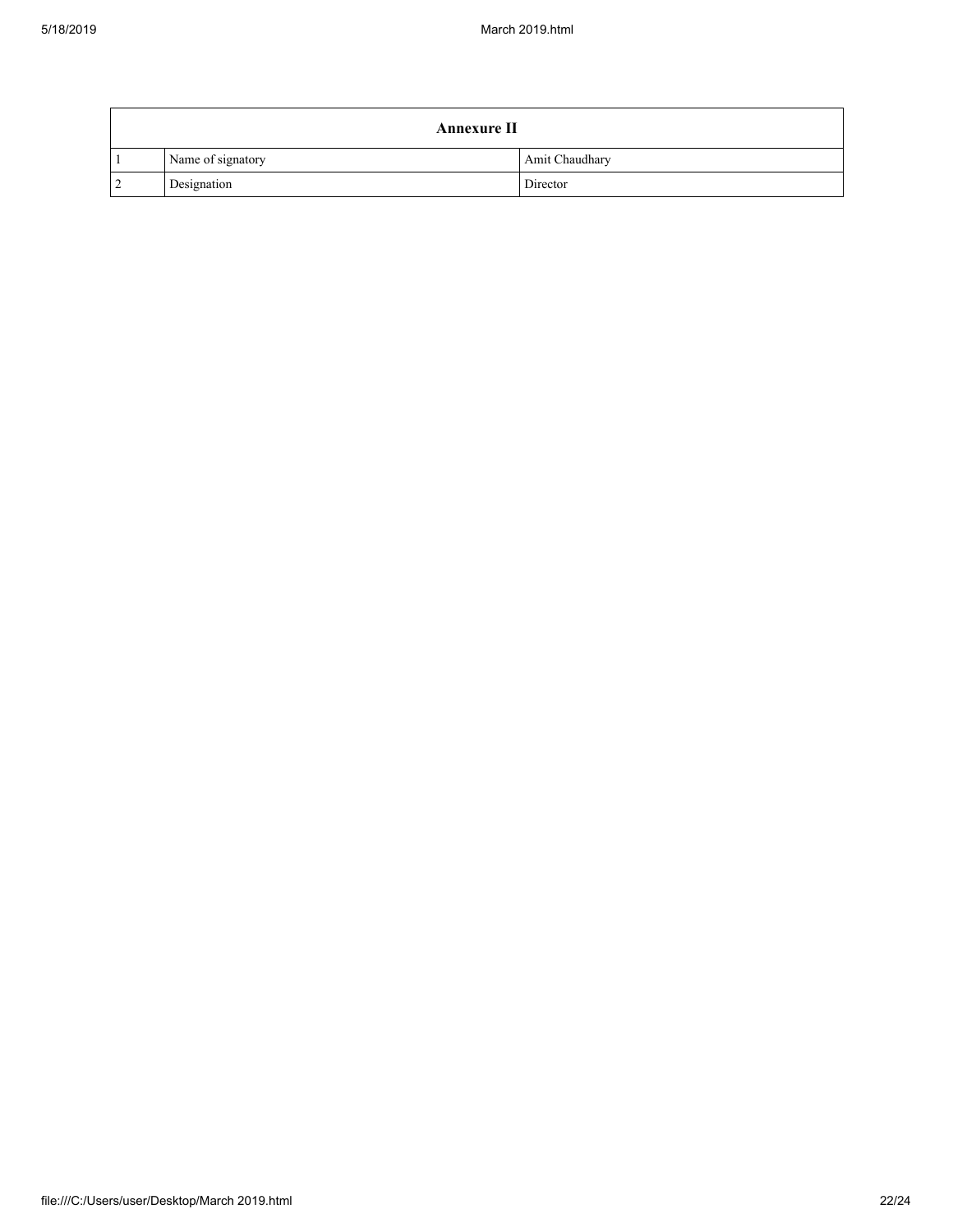| <b>Signatory Details</b> |                |  |  |
|--------------------------|----------------|--|--|
| Name of signatory        | Amit Chaudhary |  |  |
| Designation of person    | Director       |  |  |
| Place                    | Pune           |  |  |
| Date                     | 11-04-2019     |  |  |